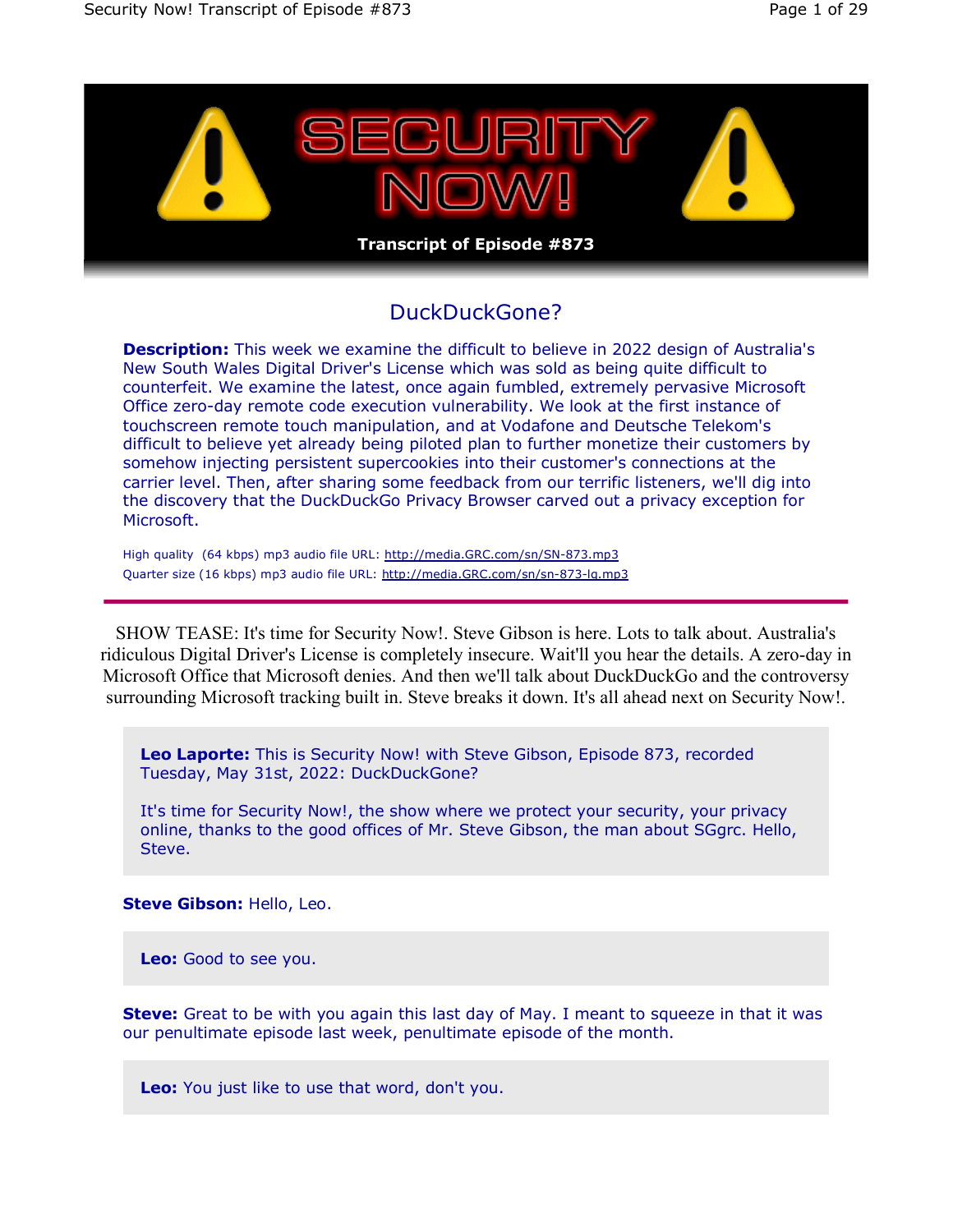**Steve:** Well, now that I know what it means, it comes in handy.

**Leo:** Very handy.

**Steve:** Yeah. So okay. The winner of the most tweeted "What do you think about this, Steve?" question was what's this about DuckDuckGo, like, doing some sneaky business behind the scenes, under the covers, out the back door, whatever. Turns out it's not probably such a big deal, although one could argue they just screwed up the communications.

**Leo:** That's the big deal. They should have told us. If they want to be a privacy browser, you've got to tell us that you're letting Microsoft track us.

**Steve:** Yes. In fact, it reminded me so much what was behind my original, you know how you used to say that I coined the term "spyware," because I found some before there was that term on my computer. It was this Aureate was the name, and they were...

**Leo:** Oh, yeah. Wow, there's a blast from the past.

**Steve:** Oh, my god. And it was not a good thing, but it wasn't really that bad except that it was a secret. And so when people learned that this had been going on behind their backs, it was much more the fact that it felt sneaky and wrong. Well, it's like this catastrophe in Texas, where the sheriffs got the facts so wrong in the beginning that now everyone's like, well, what really happened? You keep changing your story. So nobody knows.

**Leo:** Right, right.

**Steve:** Anyway, so we're going to talk about that. As a consequence, this episode is titled "DuckDuckGone?" But we're going to first examine the difficult to believe in 2022 design of Australia's New South Wales Digital Driver's License, which was sold to the public as being quite difficult to counterfeit. It's just, you know, it's the perfect topic for this podcast because it is so bad, and it's just unbelievably, like some guy's, some bureaucrat's nephew designed it or something. He said here, you know, design us a digital wallet. A digital driver's license is so bad. Anyway, we're going to look at that.

Then we're going to examine the latest, and unfortunately once again fumbled extremely pervasive Microsoft Office zero-day remote code execution vulnerability which, if I didn't already say this, is really bad. We look at the first instance of touchscreen remote touch manipulation, like spoofing touches on a touchscreen without actually touching the screen. They've done that now. And also at Vodafone and Deutsche Telekom's difficult to believe, yet already being piloted plan to further monetize their customers by somehow and how is a real question, we'll get into this - somehow injecting persistent supercookies into their customers' connections at the carrier level.

Then, after sharing some feedback from our terrific listeners, we'll dig into the discovery, as I have mentioned, that DuckDuckGo, the DuckDuckGo Privacy Browser, of course it's called that, apparently carved out a privacy exception for Microsoft.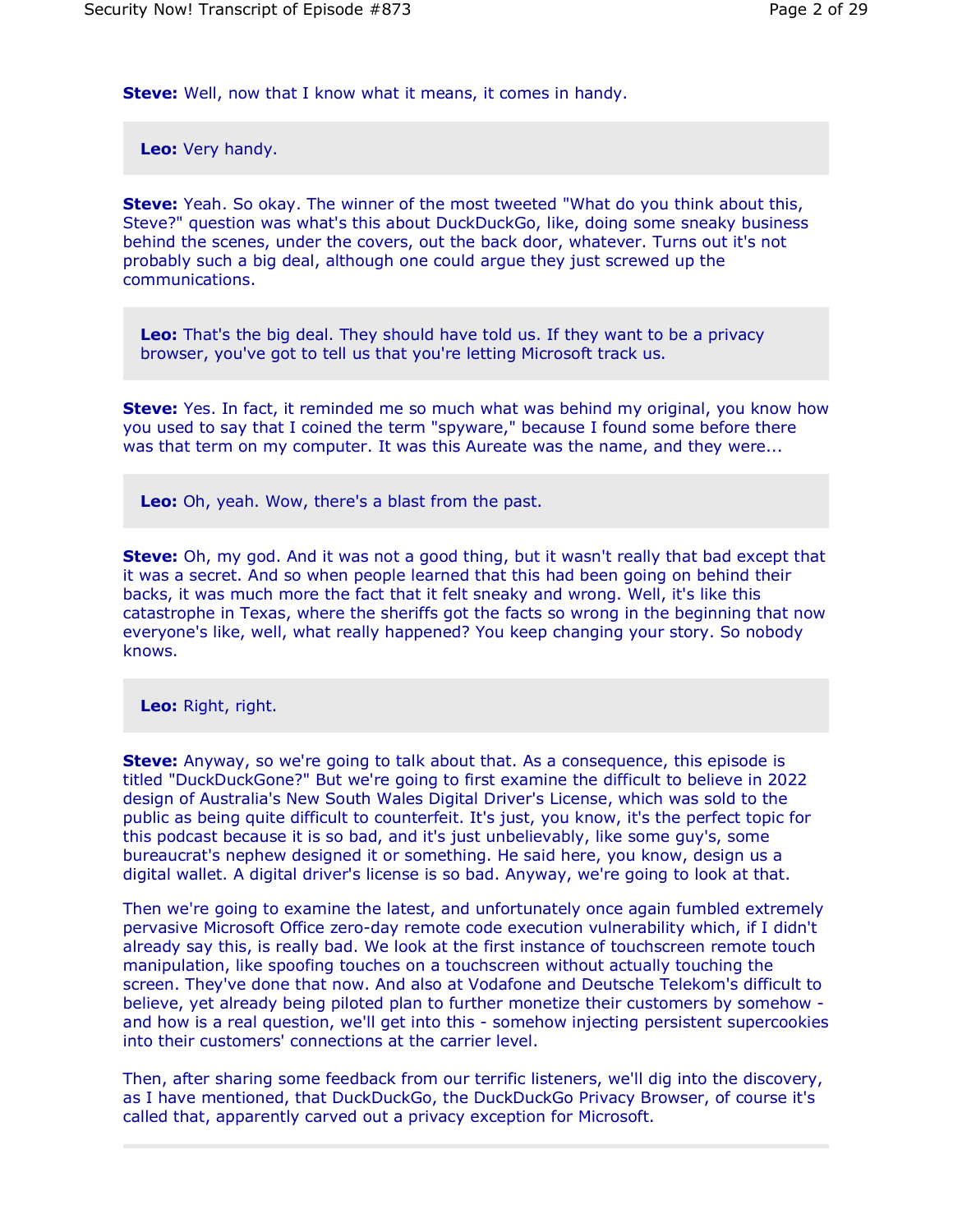# **Leo:** Fascinating, yeah.

**Steve:** So I think another great podcast for our listeners. And we do have a Picture of the Week that any coder will appreciate. So our Picture of the Week is a three-frame cartoon. And I gave it the title "Been There" because yeah. So the first frame shows this happy coder. He's tap tap tapping away on his keyboard, big smile on his face, and all's going well. Second frame, he kind of pushes away from his computer, leans back in his chair, same big smile on his face, and we see him saying "Perfect. I'll finish this on Monday," looking at the code that he's just written. Last frame of the cartoon, it's Monday morning. Well, the chair's been knocked over. He's grabbed his computer, and he's shaking it in the air, saying, "What does this mean?" Meaning that yes, over the weekend he lost the flow, he lost the mindset, he lost the context. That code that made perfect sense to him Friday evening when he finished, not quite sure what it does Monday morning.

**Leo:** Or five minutes later, frankly.

**Steve:** Well, and I've, yeah, I've referred to this through the years that my term, my own term for it, I call it "switching cost." For me it's that there's a significant cost associated with switching from one project to another. And over the years, with the wisdom of age, I've grown to appreciate that. And in fact what I have been doing for the last maybe week has been going back into SpinRite's source and carefully documenting why I did the things that I did. Because as always is the case, and I'm sure anyone who's done much coding knows this, when you first write the code, you create comment blocks, and you explain your theory and so forth. And then something doesn't work right.

So you go, oh, okay, let me just try this. And so you make a change; and oh, it works. But then something else needs fixing somewhere else. So you go over there, and you work on that. And so what inevitably happens is you're jumping around in the code and often trying things for the moment to see if this is going to do it or not. Now, of course this may be more specific to SpinRite because in this instance I've got, I don't know, a hundred people testing the code against hardware, sending back feedback about yes, that fixed the problem; or, no, that didn't. And I say, okay, let's try this again.

So it's hugely dynamic and interactive. But what inevitably happens is, and what did happen, was I ended up with code which works perfectly for everybody in every instance. And I'm very proud of it. Well, at this moment in time I still know what it is. I know what it does. I know why I made those changes. From experience, I absolutely know that six months from now, like whenever it is that I have to come back to it, I will have no idea what it is. I mean, and it's weird to say that because at this moment I embody that code. I mean, I know what every single line does, why there's like some weird exception here that does something funky, and why it was necessary.

And so it's difficult to imagine that at some point in the future I am going to be a different person who looks at that and goes, what the heck? So what I've learned is that right now is the time to capture the knowledge that I have before I switch because I'm about to, as I've talked about, switch to working on the backend of this, which uses all that code, but through a layer of abstraction specifically to insulate the back end, or I guess, wait, the frontend rather, the frontend that uses the code on the backend to...

**Leo:** You can't even remember which end the code comes out.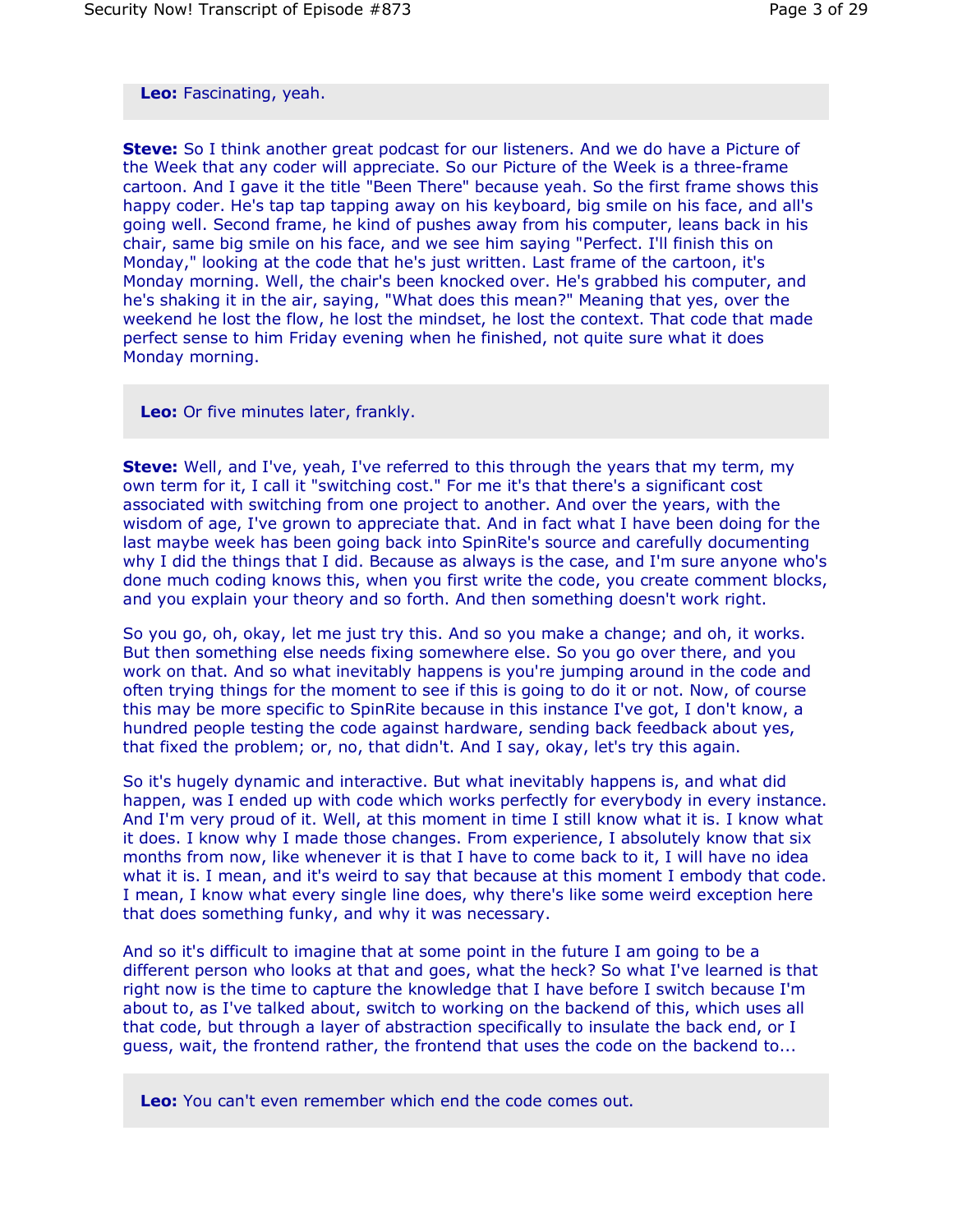**Steve:** Anyway, I love that somebody created a cartoon for this because, yes, it does capture the essence of - I think the reason coders like us love to code is that it really can tax our brain more than anything else. It's like as much as I can give it, it will take. And I love that about it. But it'll take it back if you're not careful to hold onto it.

**Leo:** This is why as I get older I like functional code better and better because you write small routines that always produce the same result. When the same stuff goes in, the same stuff comes out. You can document in Lisp is nice because you can have a code string. I guess you could do that in Python, too, where it's the second line of the function. You say, this is what this function does. And even if I don't understand why the function works, I've tested it. I know it works. I know it does what it says it'll do. So I know that component. And that's I guess the same idea behind encapsulation and object-oriented coding is that once you make an object, it's a black box, and you don't have to remember how it works as long as you know and can trust that it works; right? But you're doing it in assembly. I don't even know how you could - I guess you could write in that style in assembly. People do.

**Steve:** And actually, as has often been observed, my assembly code looks much more like high-level language than most assembly code.

**Leo:** You use macros; right?

**Steve:** Well, yes. I use macros, and also Microsoft's macro assembler has if-then-else loop while, I mean, it's got high-level language control flow constructs. They have zero overhead. That is, the if is just a branch instruction, but it will intelligently do, like build an expression for doing compound testing in a single line. So I've seen other people's assembly is just like opcodes running down the left-hand margin of the page.

**Leo:** That's a recipe for disaster, yeah.

**Steve:** And you just look at it, and it's like, what is this? I mean, it's ugly looking. Who could be proud of that? But some jocks think that that's...

**Leo:** Hey, it works, man. It works. Well, that's what, yeah, see, and that's exactly - I think sometimes older coders probably are better, not just from experience, but because they can't trust themselves to remember the complex spaghetti that they wrote. So they have to rely on...

**Steve:** They've learned not to.

**Leo:** They've learned not to, yeah, yeah.

**Steve:** So anyway, love that cartoon. Okay. So get a load of this. This piece was stiff competition for this week's main story. But as I said, it lost out to an explanation of what was discovered about the operation of DuckDuckGo's Privacy Browser. So I decided to lead with this one as the runner-up because, wow, it's just perfect for this podcast. A penetration testing and secure app development group known as Dvuln (D-V-U-L-N)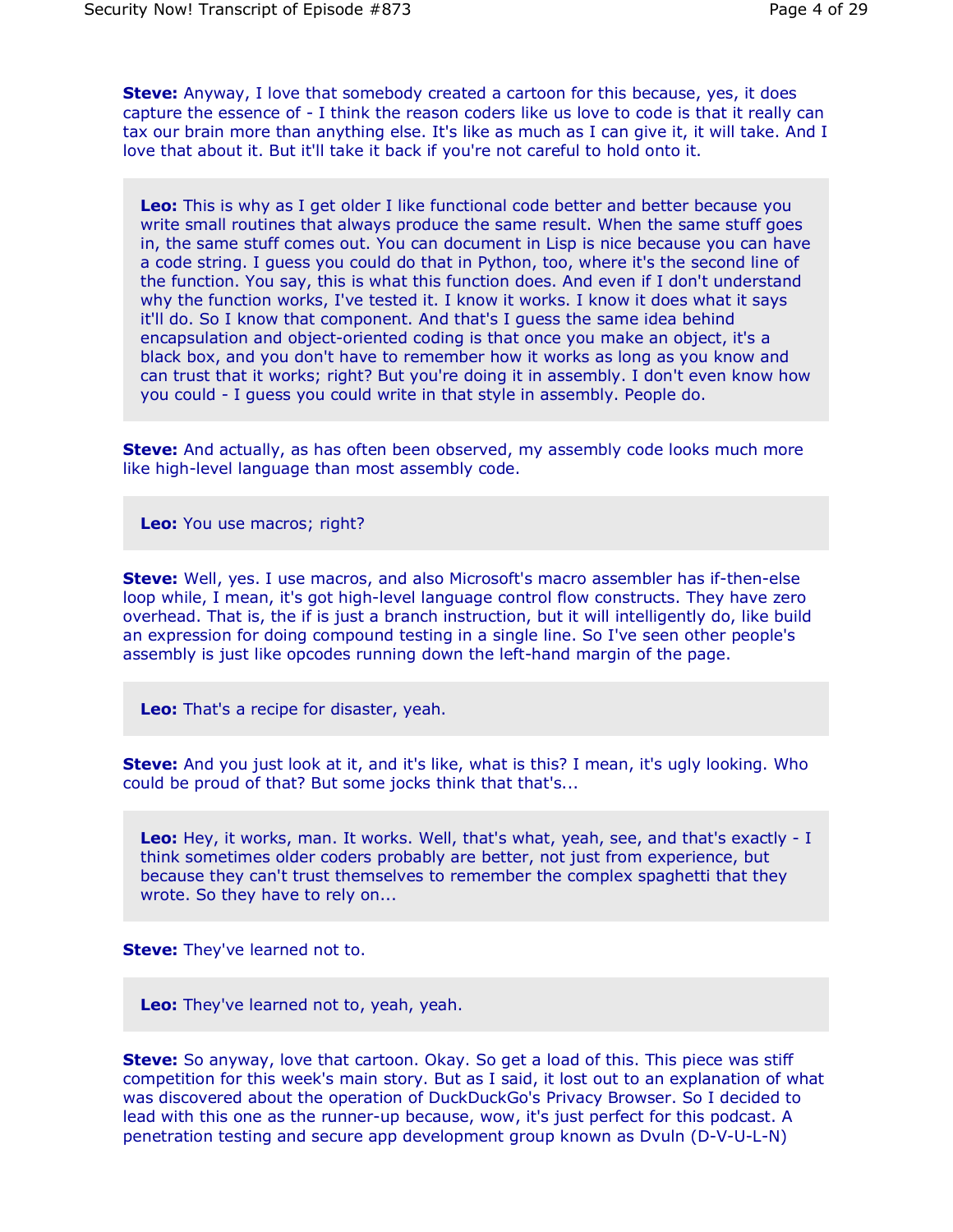recently took a close look at the somewhat new, it was released in 2019, so three years ago, New South Wales government's Digital Driver's License (DDL). And putting it mildly, they found its security to be wanting. They documented the system's various troubles in a blog posting which was titled "ServiceNSW." ServiceNSW is NSW is New South Wales. They said: "ServiceNSW's Digital Driver's License Security Appears to Be Super Bad."

So, okay. To set the stage, they explain in their posting: "In November 2019, the New South Wales government (ServiceNSW) introduced the Digital Driver's License, or DDL for short, as a means to make it easy for people to access a digital version of their driver license. Upon the launch of ServiceNSW's Digital Driver's License there were multiple security researchers who publicly reported a number of security issues including but not limited to the ability to manipulate digital license data and create fraudulent digital identities." What?

They said: "As far as we can see, there appears to be no formal public response from ServiceNSW regarding the acknowledgement or remediation of these issues. As of February 2022, according to the Minister for Customer Service, there have been 3.9 million people who have opted-in for the Digital Driver's License. To put this into perspective, we can assume around 70% of people in New South Wales use and trust the Digital Driver's License as a means of identification and verification in their day-to-day lives." Meaning that 3.9 million people is 70% of the population of New South Wales covered by this DDL.

They said: "During Dvuln's analysis of the ServiceNSW mobile application" - it's for iOS - "we discovered that due to the existence of several security design flaws, it is still possible" - meaning today - "for malicious users to generate fraudulent Digital Driver's Licenses with minimal effort on both jailbroken and non-jailbroken devices without the need to modify or repackage the mobile application itself." So of course that would be one thing, right, to create a fake Digital Driver's License app which could show anything you want it to show. But no. Don't have to do that. Use the real app and just change the data. And it doesn't care.

Okay. So back in 2019, not long after this DDL (Digital Driver's License) first appeared, during a security conference a security researcher, as part of his conference presentation sort of on a larger topic of digital identity security, he demonstrated to the audience, in public, his ability to modify this New South Wales Digital Driver's License details locally on his mobile device, causing it to display false information. And displaying accurate information is the whole point because you, like, show your phone to somebody, and they go, okay, yeah, that's you. And, oh, look, you're 21 years old. Go ahead. Buy alcohol. Go into the club, whatever.

And although during his talk he mentioned that he had reported these troubles to ServiceNSW, the New South Wales government, there were no apparent public updates on the matter since then. So it's unclear whether these bugs were considered an accepted risk - which okay, this is 2022, everybody, that's insane if that's the case - or if any sort of remediation was ever attempted by the presiding government.

So now we jump forward three years to 2022 where there are rumors circulating regarding underage people using false digital licenses. No. Underage kids could be spoofing their digital identities? No. The Dvuln posting contained an authentic-appearing Twitter posting made on November 25th, 2021 where the poster is annoyed that a bouncer at a club denied access to one 18 year old when others using fake digital licenses are apparently regularly admitted.

I have the tweet in the show notes for anyone who's interested. This was posted by Sydney 2100 is the Twitter name. And this was sent to @TheSteyneHotel. And the tweet reads, "18 year old went there last night with three forms of ID, and you wouldn't let him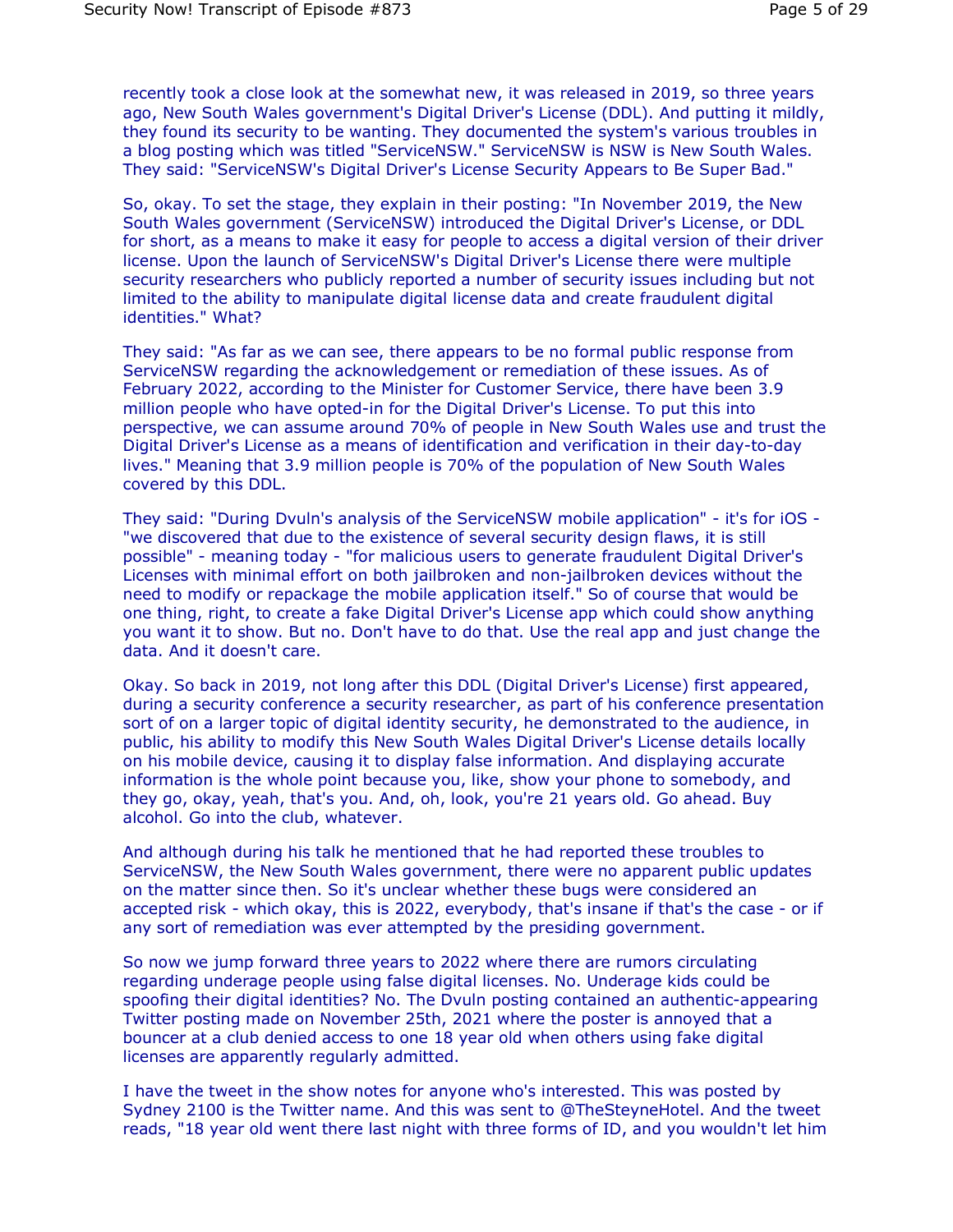in because you don't count a physical New South Wales driver's license as valid ID. Really?" He says: "I know 10 kids that you let in regularly with fake digital licenses because they are easy to make. No idea." Meaning you have no idea what you're doing. So apparently this 18 year old had a physical real-world, like old-school plastic New South Wales driver's license, and the guy said no.

And actually, Leo, completely off topic, I may have mentioned this before, it seems familiar, that Lorrie and I were renting a car, I don't know, a couple months ago, to move some stuff out of her parents' condo in L.A. So we got the biggest, it was a Yukon or something, thing that we could rent. And it turns out in order to do that I had to have a banking application on my phone which showed my name. And, I mean, I had driver's license, I think I may have even had my passport with me. But, I mean, I had a wallet full of credit cards. I had, you know...

**Leo:** You needed this Hawaiian Driver's License for McLovin. If you'd had this, everything would have been simple.

**Steve:** Unbelievable. I actually...

**Leo:** That's bizarre.

**Steve:** And I said to this little young gal at the terminal, she said, oh, everything was fine. She said we need one more thing. You need to show me a banking app, like Chase or whatever, Visa or something, for your account with your name on it.

**Leo:** They didn't tell you that ahead of time? That's bizarre.

**Steve:** No. Didn't tell me ahead of time. It was apparently new. And as it happened, I think I had one, or I have an account with Chase, but I didn't have their app. So I had to...

**Leo:** Download it.

**Steve:** ...install it, log in. Then I had to go to LastPass and get LastPass to log me in to Chase in order - it was like, oh, my. Anyway, point is, apparently, no. Now we're believing digital over real-world old-school physical.

**Leo:** That's bizarre.

**Steve:** Anyway. Okay. So...

**Leo:** That's good to know. I'll make sure to keep my banking app on my phone, yeah.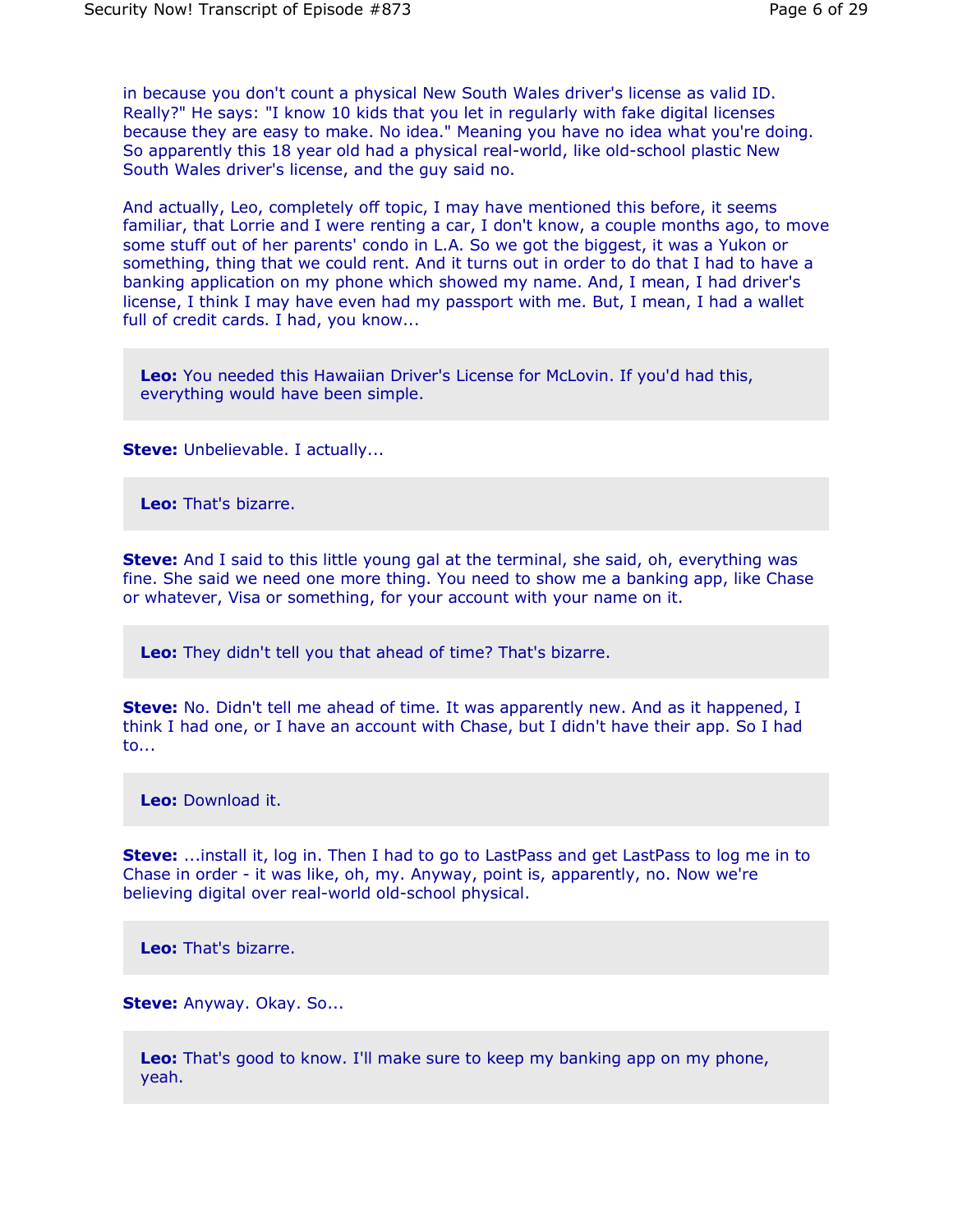**Steve:** Yeah. And it's funny, too, because - oh, and actually she finally just said, "Okay, never mind." I was making such a valiant effort to do this and kept getting stuck for reasons like my own security was getting in the way. She said, "Okay, never mind."

**Leo:** Right. Oh, for crying out loud.

**Steve:** So as we're walking to the car...

**Leo:** You must be Steve Gibson.

**Steve:** As we're walking to the car, she says, you know, and I'm saying to her, I said, "Well, you know, I guess I'm just old, and that's why I don't have, like I don't do banking on my phone, like, ever. I'm not going to do banking on my phone." And she says, "Yeah, well, you are old. Because," she said, "everybody I know has banking apps on their phones."

**Leo:** Yeah, yeah.

**Steve:** And I said, well, okay.

**Leo:** Yeah.

**Steve:** Okay. So not having seen the IDs themselves, that is, this particular tweet and what the guys were referring to, the Dvuln guys wrote about this Twitter posting, they said: "We cannot confirm whether or not they were exploiting the poor security design or similarly using a static photoshopped image." Because again, if you're just showing like a screenshot, it could be faked; right? Like, you know, just Photoshop what this digital ID is showing, and that's what you present. So clearly there are problems with the whole concept of, like, so many ways you could do a digital ID incorrectly. Anyway, he says: "At the same time, although due to ease of exploitation, it is entirely possible that these kids were using the same method detailed in this blog."

Okay. So the Dvuln guys quoted one of the security claims made about the new Digital Driver's Licenses. They said: "According to a press release from the New South Wales government, the Digital Driver's License implemented is 'hosted securely on the new ServiceNSW app, locks with a PIN, and can be accessed offline,' and 'will provide additional levels of security and protection against identity fraud, compared to the plastic driver's license.'"

And the Dvuln guys explained that, in fact, real world physical driver's license counterfeiting is actually far more difficult than spoofing the content of a physical driver's license. They wrote: "Given the Digital Driver's License's current state of security" - by which they mean, as we'll see in a minute, shocking lack of security - they said: "We believe it would be far more difficult for an average fraudster to obtain the equipment necessary to produce high-quality plastic NSW driver's licenses. A fraudster would need to source and obtain hardware such as but not limited to, a card printer, New South Wales holographic security foil, and other security features developed uniquely for the New South Wales identification cards such as the middle green layer, none of which are commercially or legally available outside of the printing hardware."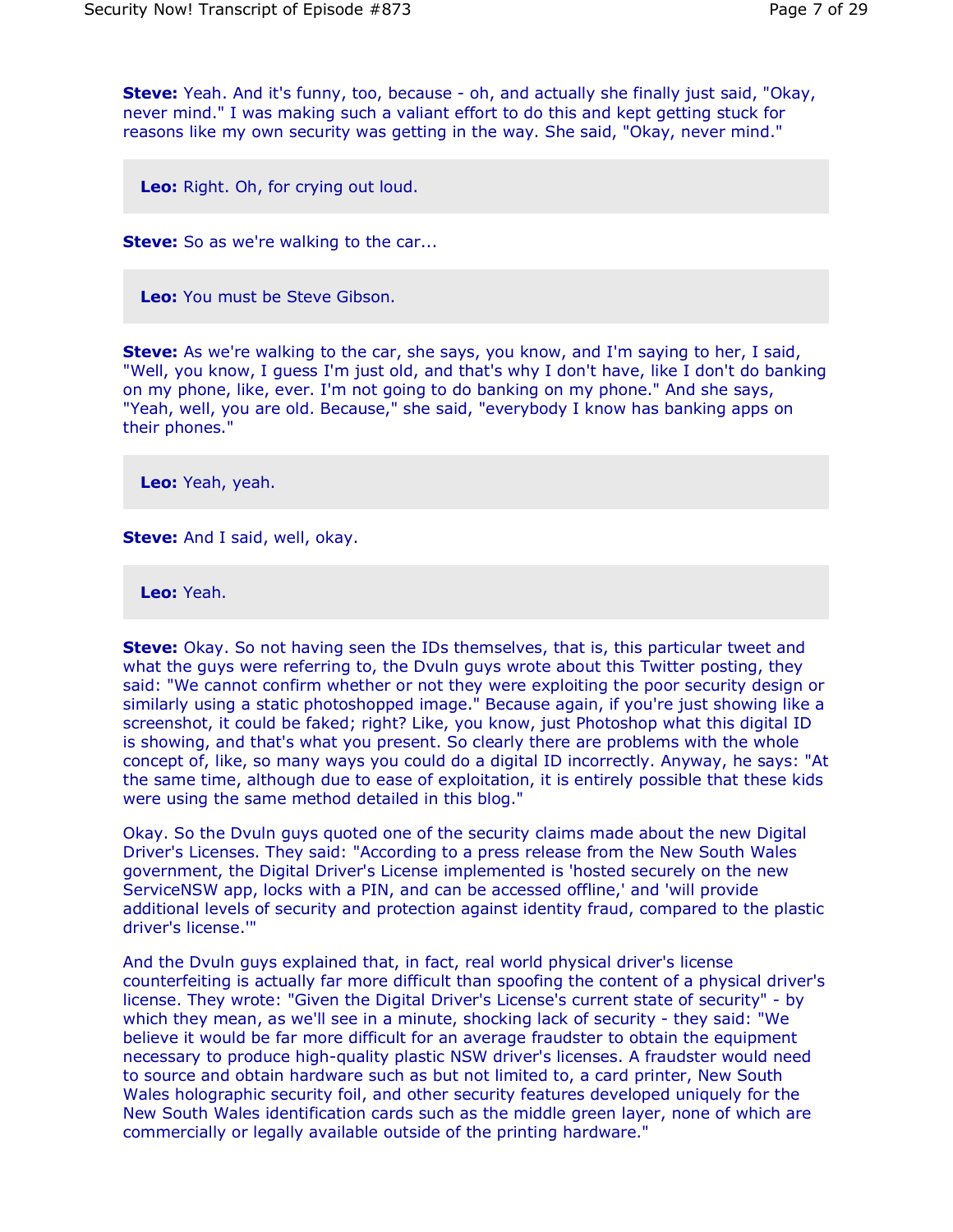So, yeah. Like, you know, if you've looked at your driver's license, it's got all kinds of wacky stuff going on now. Weird reflected angles and things embedded in different layers and stuff that's shiny. It's like, okay, you can imagine duplicating that physically is not going to be easy, compared to, what, taking a screenshot of the secure ID on the phone?

Okay. So what are the specific problems with New South Wales Digital Driver's License? Okay. First off, the DDL-stored license data is encrypted, but not very well. On iOS, the Digital Driver's License data is stored in a JSON-formatted file, which is encrypted using AES-256-CBC. So 256-bit AES cipher, that's state of the art. Cipher Block Chaining mode, CBC, that's fine. And then that's combined with Base64 encoding. Nothing wrong with any of that. The encryption will turn anything, even if it was ASCII textual content to begin with, into binary data. So the Base64 encoding converts that back into ASCII text so that it can be stored in a JSON text format file if desired.

But here's the problem. The encryption key is the four-digit PIN that's initially set during onboarding when the user first installs and sets up the app. That's it. A four-digit PIN. Believe it or not, that's the password. A four-digit PIN. Since a four-digit numeric PIN can be anything from 0000 to 9999 there's, gee, let's see, 10,000 possible PIN combinations. One of those will correctly decrypt the JSON file. And the use of the correct decryption will be readily apparent because what's not decrypted correctly, that is, with the wrong PIN guess, will be gibberish. In other words, if an attacker is able to obtain the encrypted data, either through accessing an iPhone backup, direct access to the device, or a remote compromise, it will take only a few minutes to brute-force the correct four-digit key to that encryption. There's not even any password-based key derivation function, you know, a PBKDF, to slow down the guessing. Nope, just use the four-digit PIN, see if that decrypts the blob back into something that looks correct; and if not, try the next one.

During Dvuln's testing, their brute-force process took only a few minutes to decrypt the Digital License Data, which could then be edited, reencrypted and used to change the Digital Driver's License details on the mobile device. In other words, no sign of any authentication, no digital signature or anything else to protect against user tampering and manipulation of the stored and then displayed data. The only protection was this four-digit PIN. And when you use it, it decrypts the data, bringing it back into plaintext, which can be modified. Unbelievable. Again, this is 2022.

Next problem is a lack of any client-side validation. As they said, the Digital Driver's License data is never validated against the back-end authority which issued the license. So not only is there no local authentication, it's not signed, nothing. But there's no ongoing period or ever verification with the original issuer. They wrote that this means that the application has no native method to validate the Digital Driver's License data that exists on the phone and thus cannot perform further actions such as warn users, or anyone relying on this data, anybody else, when this data has been modified.

Since the Digital Driver's License data is stored on the client's device, validation should take place to ensure the local copy of the data matches the Digital Driver's License data that was originally downloaded from the ServiceNSW API. Or, I would add, locally verify a signature. No such verification takes place, An attacker's able to display the edited data on the DDL app without any prevention.

Okay. Now presumably, whatever moron designed this system figured that since it was encrypted with military-grade 256-bit AES encryption, and thus could never be modified, there would be no need to verify it. And one of the features they boasted was that it could run completely offline. Right. No verification needed. And speaking of verification, one of the key "verification features" of the digital license is its so-called "pull-to-refresh" functionality, which is used to ensure that anyone relying on it is viewing the most current license information.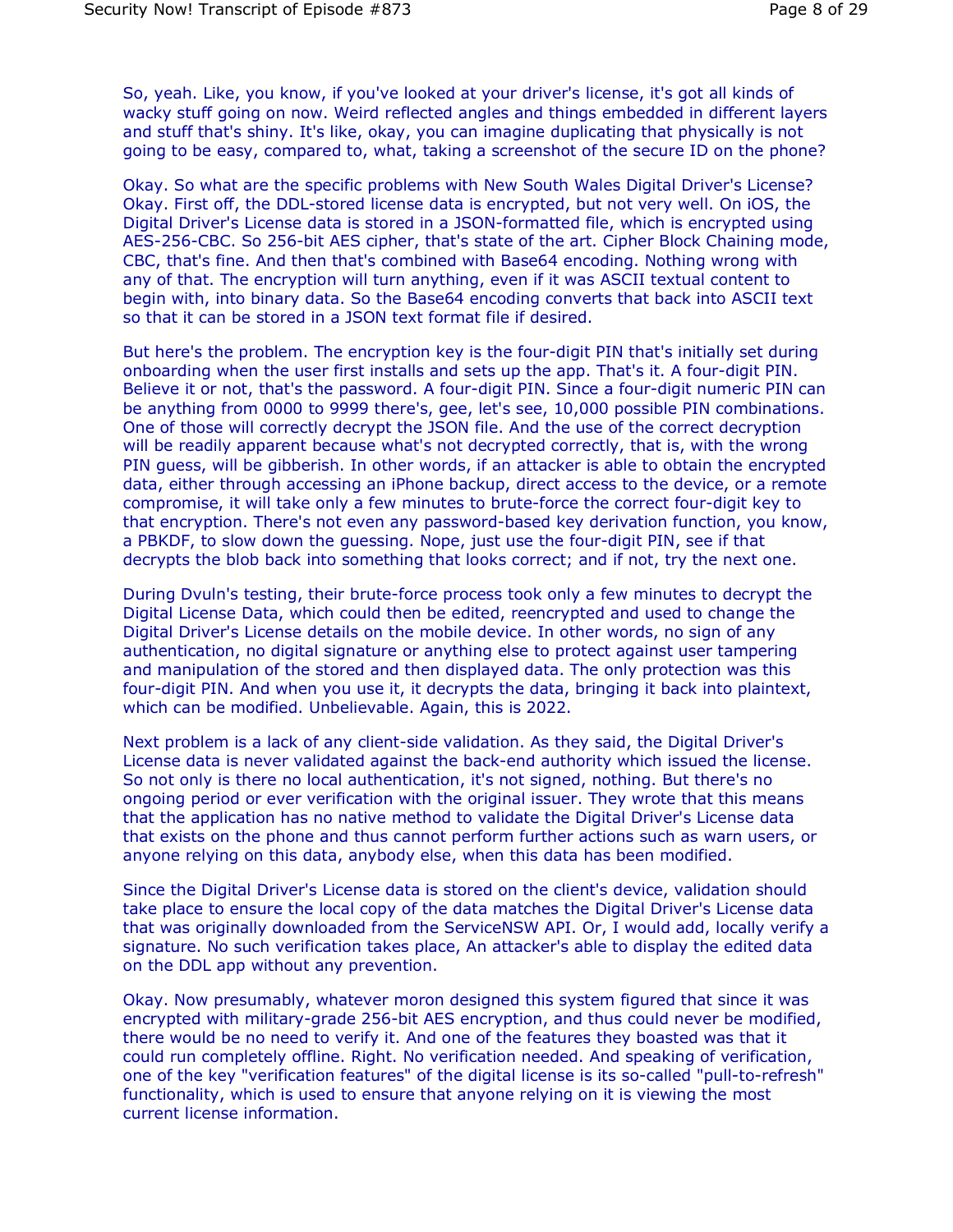However, the Dvuln guys noticed that refreshing the application's driver's license data only updates the QR code which is displayed on the license, and that the QR code only contains the license holder's name and whether they are under age of 18 or not. That's the only thing in the QR code. So if a fraudster had modified their license details and photo by decrypting it, modifying, and then reencrypting the data, this fraudulent data would remain visible on the screen even after the QR code, date, and time had been refreshed and updated.

And not surprisingly, in still another example of incredible sloppiness, the license data is, indeed, exported in iPhone backups, making its modification outside of the phone trivial. As we know, when a secured mobile device is jailbroken, it's reasonable to assume that any security features an application may have could be bypassed because an attacker has obtained root-level access to the device's storage and various services. But conversely, as long as a secured mobile device is not jailbroken, apps should be able to be reasonably secure that their users are protected against misuse and various types of client-side vulnerabilities. However, in the case of ServiceNSW's application, the Digital Driver's License data is included in device backups, which means that attackers or anyone wanting to commit fraud can obtain and modify their license details without ever needing to jailbreak their device.

There is no way that this system was ever reviewed by any competent security expert. These days we've got competent security experts coming out of our ears. Anybody who had any training in digital application security would immediately see what an embarrassment this thing is. And the publicly known problems with it are now three years old, with rumors that these Digital Driver's Licenses are being readily spoofed. Of course they are. So we have to ask ourselves, how did this happen? Was it created by some government bureaucrat's unemployed nephew? And why doesn't anyone appear to care? It seems quite likely that someone will be caring very soon, thanks to the bright light that the Dvuln guys have finally aimed at this mess because the tech press has picked this up and run with it. So this is going to be an embarrassment to New South Wales and whatever clown wrote this thing.

Okay. So because this is the Security Now! podcast, we can ask, so what's the answer? How do we solve this problem? Since I've been called a competent security expert, I'll take a stab at it. How about this? All that's needed is a certificate, a standard X.509 format certificate. This has all been worked out already. Certificate fields can contain binary data. They already do, like they have a public key in them. So the certificate owner's photo can easily be contained within the certificate, as can dates of starting and ending validity and anything else that might be needed, like a timestamp for when the certificate is signed, the owner's legal name, their physical address, their date of birth, and so on.

What makes the certificate special is that its entire contents is signed by a recognized and trusted authority. As we know, the process of signing is that the certificate's contents are hashed to create a digest of that content. Then that hash is encrypted with the signer's private key. Anyone wishing to later verify the certificate's authenticity, meaning the contents of everything in the certificate, simply creates their own hash of the certificate's contents, then uses the signer's public key to decrypt the hash that came with the certificate. If the new hash and the decrypted hash match, then we know that not one single bit of the certificate's contents have been modified since it was signed.

So to build a simple and practical system, an existing trusted root authority, a certificate authority, any existing certificate authority that's already trusted by the mobile iOS and Android platforms, take my favorite one and chosen certificate authority DigiCert, issues an intermediate certificate to the New South Wales administration, which is itself permitted to sign these special purpose end DDL (Digital Driver's License) certificates.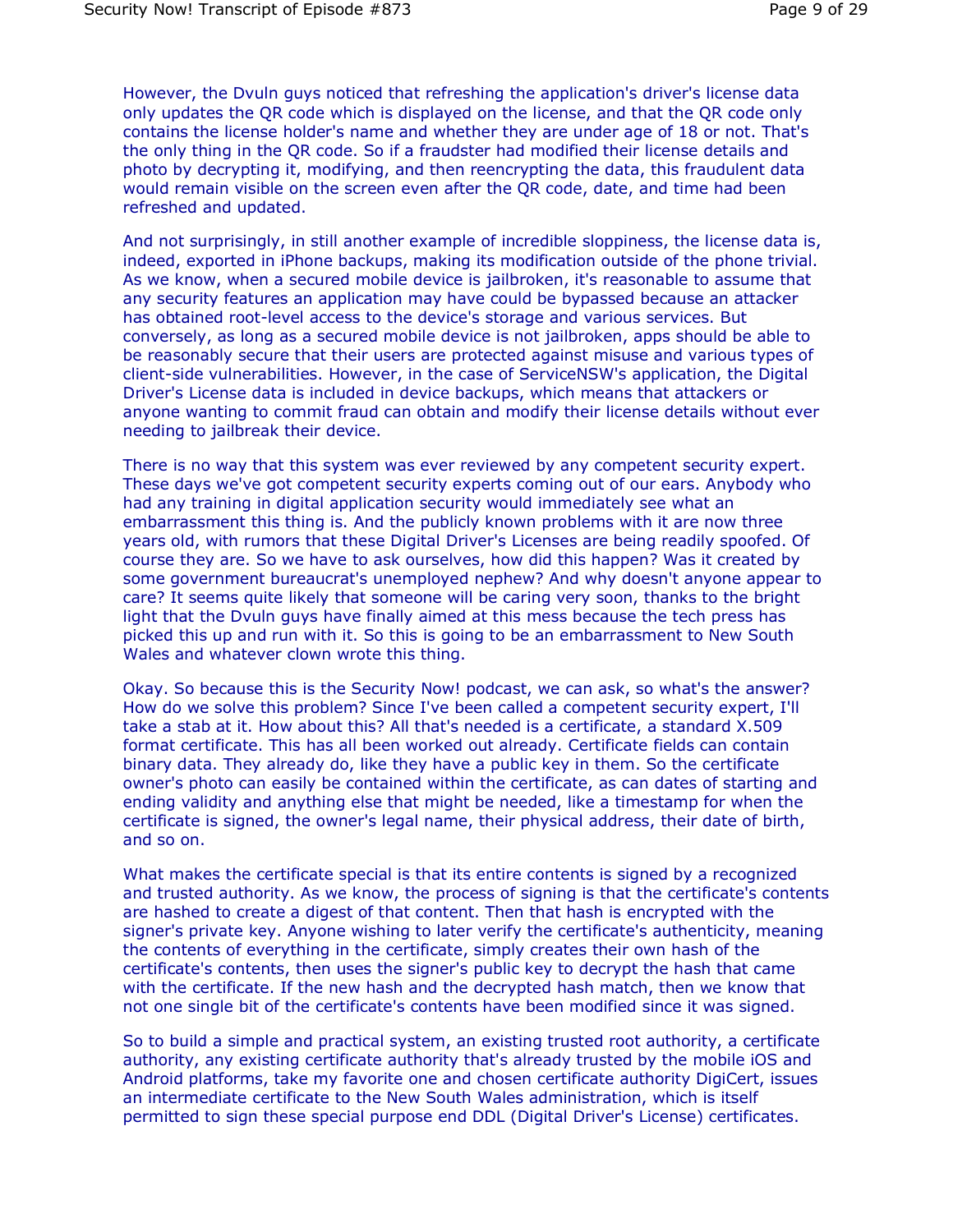Anytime someone out in the world, like a DDL license holder's DDL application, wishes to update and reverify their license, that app sends a request to the government's server. The server pulls together all of the relevant data it has for the individual from its database, including their latest photo, their date of birth, the driver's license initial and expiration date, and builds a new certificate which also contains a current timestamp. They use the private key that was obtained from DigiCert in this example, to sign the resulting certificate. They then bundle that certificate with their intermediate certificate's public key and send the package back to the DDL application.

Since the bundle contains a short certificate chain whose intermediate certificate is already trusted by the root certificate store in the mobile device, and since that intermediate certificate can verify the DDL end certificate, any iOS or Android device has everything it needs to verify the authenticity of the DDL end certificate. And there is no way for that DDL license certificate to be modified or tampered with in the field without breaking its signature. In this system, there's no need for a PIN to decrypt the certificate's data because there's no need for any certificate encryption in the first place at all.

And as for that QR code that apparently only contains the user's name and age, that's also, frankly, ridiculous if its data can be spoofed. If you want to have some sort of verification reader that reads the QR code, then the QR code can simply contain the individual's driver's license number. And we know that that cannot be spoofed. And if it were, it contains the driver's license number. So the reader, the QR code reader obtains the license number that is being claimed on the screen, makes a query to the government's server to obtain their signed DDL certificate, and displays the user's name, age, photo, and everything else so you can make queries on the fly.

And if the QR code system needs to work offline, which was apparently a feature of the current system, then the QR code can simply contain a signed subset of the user's information, like only their name and date of birth, which is separately signed by the government's intermediate certificate. The QR code reader then scans the QR code, which is itself a tiny certificate. It uses the government's intermediate certificate to verify the QR code certificate and can then trust that the data contained in the QR code certificate subset has not been tampered with.

Again, none of this is rocket science. As I've said many times, we now have an incredible toolkit of technology components that can be applied individually and collectively to solve any of these sorts of problems. Nothing needs to be invented anymore. And the beauty of this system is that all of the well-tested and bulletproof crypto libraries already exist. In fact, the iOS and Android platforms already contain down in their kernels all of the required crypto machinery APIs. None of that needs to be created. So hopefully, when this ridiculous New South Wales Digital Driver's License disaster fiasco finally comes to light, the existing ridiculous system will not be salvaged. It is unsalvageable. It needs to be entirely scrapped and replaced with a simple bulletproof system like the one I just described. There's nothing to it.

**Leo:** Seems simple.

**Steve:** Yes, Leo. Unbelievable that, like, this was designed three years ago. This all existed three years ago. This is not new. This is just the obvious way to solve this problem.

**Leo:** Did I hear you correctly that the data is unencrypted with a four-digit PIN?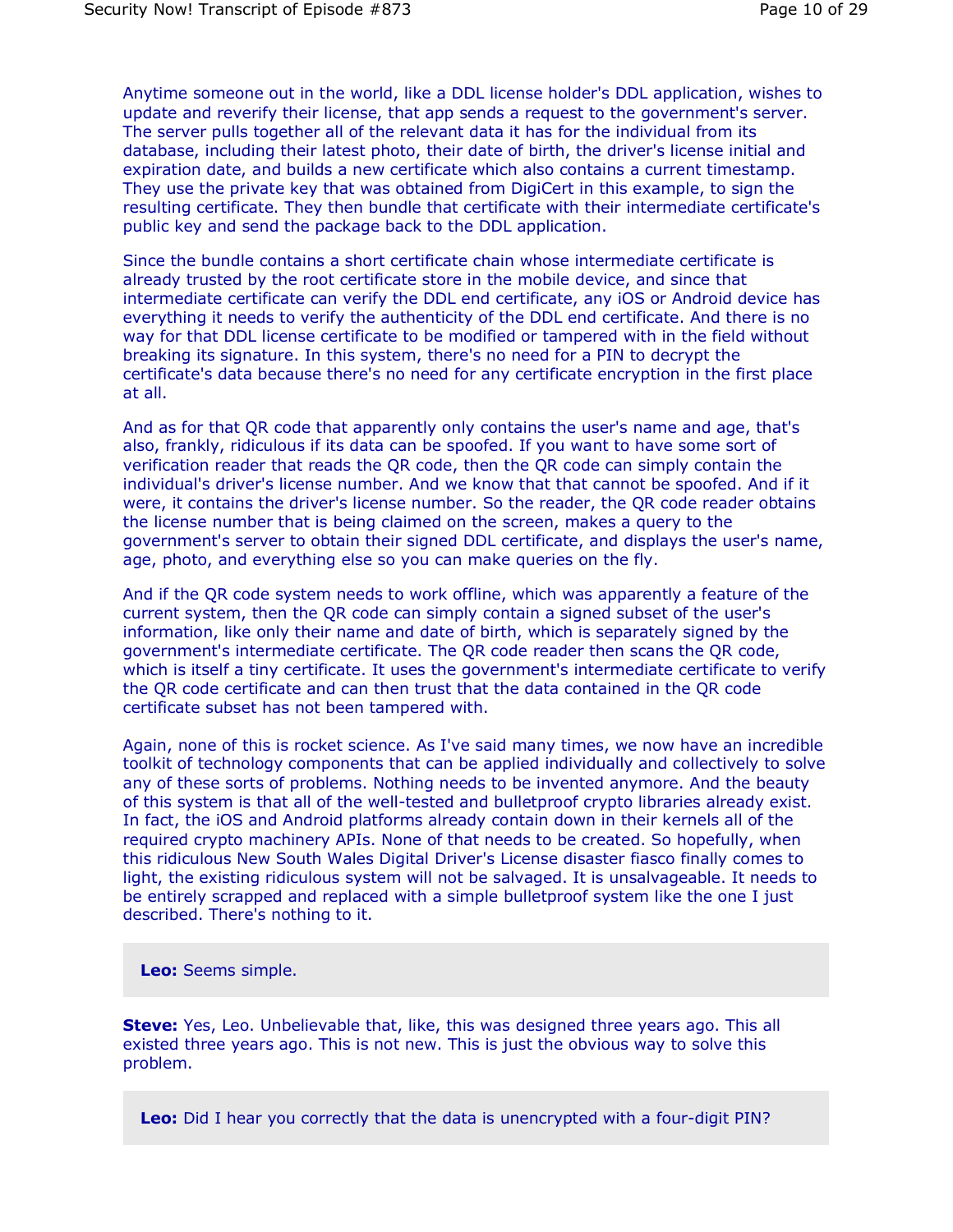**Steve:** Yes.

**Leo:** You enter your PIN, and now I can modify my driver's license.

**Steve:** Yes.

**Leo:** Well, that's, I mean, anybody looking at that would see the problem.

**Steve:** I know. It's insane.

**Leo:** It just assumes that, well, why would anyone want to modify their driver's license?

**Steve:** Yeah, I can't imagine why.

**Leo:** Why?

**Steve:** An 18-year-old would want to spoof their age.

**Leo:** Why would they modify their - yeah.

**Steve:** No one's ever...

**Leo:** No one's ever done that before.

**Steve:** No.

**Leo:** That's just bizarre. Oh, well.

**Steve:** So we have the latest Microsoft Office zero-day remote code execution vulnerability.

**Leo:** Of the week.

**Steve:** Oh, my god. This is a head-buried-in-the-sand quite pervasive problem in Microsoft Office. By far the best researcher on this has been Kevin Beaumont. We've talked about Kevin from time to time. He's a great security researcher. He tweets using the handle GossiTheDog for some reason. And he even, Kevin, tracked down a bachelor's thesis authored by a guy named Benjamin Altpeter on August 1st, 2020, so nearly two years ago. On page 29 of his thesis, of his bachelor's thesis, Benjamin writes: "Windows includes the ms-msdt://" - so it's a URL scheme - "protocol that opens the Microsoft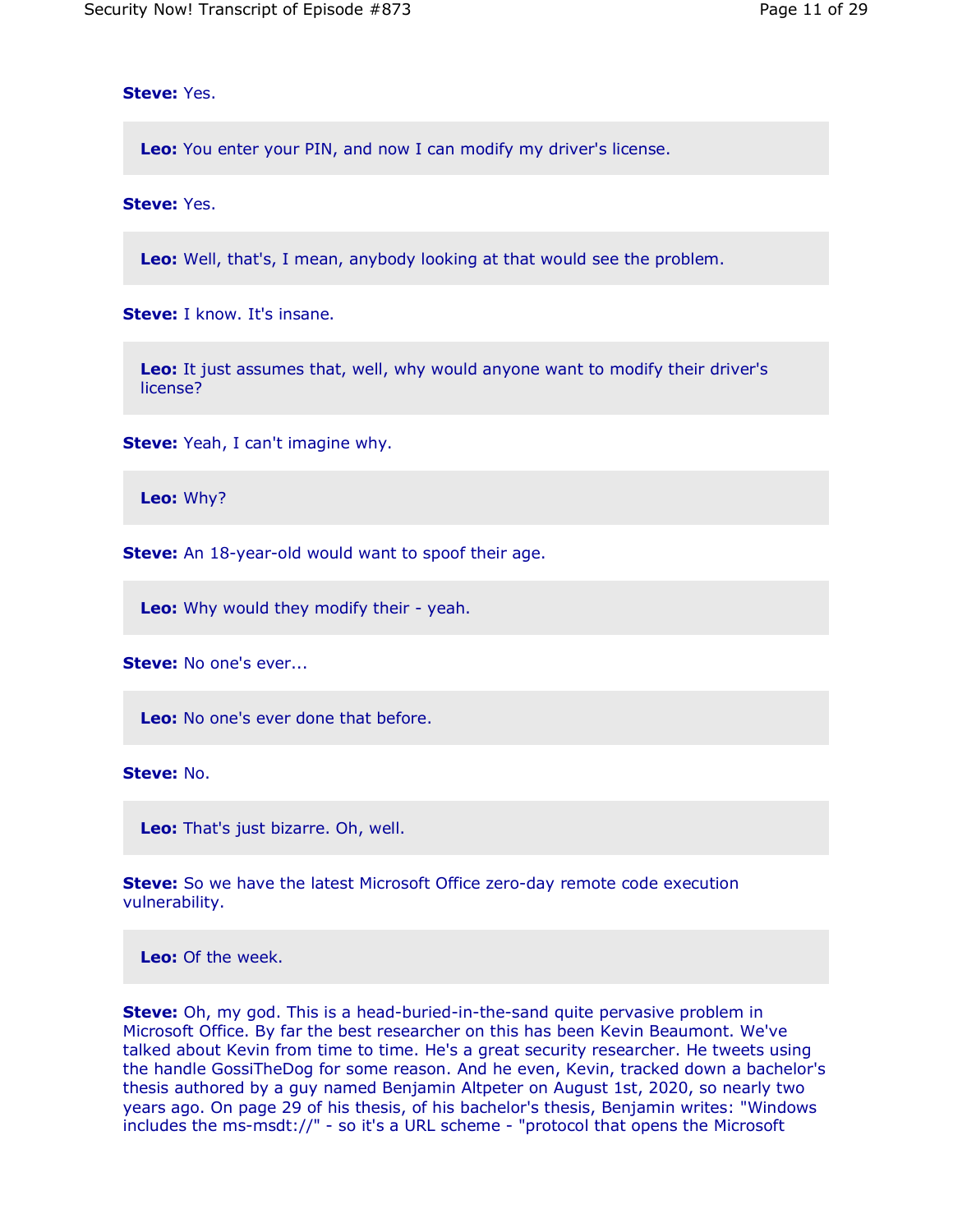Support Diagnostic Tool which provides the troubleshooting wizard to diagnose WiFi and audio problems and the like. This protocol directly passes the string it is given to the msdt.exe program. The attacker now needs to find an included wizard that allows the execution of arbitrary programs, preferably even remote ones. The program compatibility wizard fits this description. Luckily for the attacker, all user input can also be prefilled from the command line."

Okay, now, this MSDT thing was new to me. At that point I opened my own commandline window on my Windows machine, entered "msdt" and hit ENTER. And sure enough, up popped a "Microsoft Support Diagnostic Tool" dialog which I had never encountered before. So this MSDT thing is alive and well and living in all of our Windows machines right now. It turns out you can access this, which is to say bad guys can access this, through an Office document using the ms-msdt:// protocol and use it to remotely execute code.

Okay, so back to Kevin. Kevin's name for this exploit has stuck. It's now semi-officially known as the "Follina" (F-O-L-L-I-N-A), the Follina exploit, because Kevin spotted a reference to 0438 in the sample exploit file, and 0438 is the area code of the city of Follina, Italy.

**Leo:** Okay. Hey, as good a reason as any.

**Steve:** That's the way we name these things these days, folks.

**Leo:** Yes, it is. Hysterical.

**Steve:** So Benjamin's bachelor's thesis was nearly two years ago. The reference in it was obscure, it was on page 29, and we'll never know whether someone saw it and recognized its significance, as he did, or may have independently invented an attack. Given the nearly two-year interval, I'm inclined to think that this was an independent discovery because these sorts of things happen all the time.

But either way, last month on April 12th, the leader of Shadowchasing1, an advanced persistent threat (APT) hunting group, reported the active exploitation of this vulnerability in the wild to Microsoft's MSRC, their Microsoft Security Response Center. That's April 12th. The Shadowchasing1 report provided a copy of the in-the-wild, realworld Microsoft Office document exploit which was targeting Russia, themed as a Russian job interview. Nine days later. Nine days go by. On April 21st, Microsoft's MSRC blew it off and closed the ticket, saying that it was not a security-related issue.

I have a picture in the show notes, a screenshot of this. It reads - it's signed by MSRC, so it's written in the first person. It reads: "I finally had time" - after nine days. "I finally had time to look at this critically and have decided it is not a security-related issue. Msdt is indeed executed, but it requires a passcode when it starts, and the one provided in this sample does not work for me. I will be closing this case, but appreciate you submitting it. Regards, MSRC."

Okay. Now, I'm not sure what the phrase "looking at this critically" means, exactly. But apparently it doesn't mean "closely examined and worked to understand what the underlying problem might be." And, you know, this might represent another sample of the pattern that seems to be emerging, where Microsoft increasingly seems to be needing the external security research community to solve all of its problems for it, and hand it everything on a silver platter. Apparently saying "Hey, have you considered that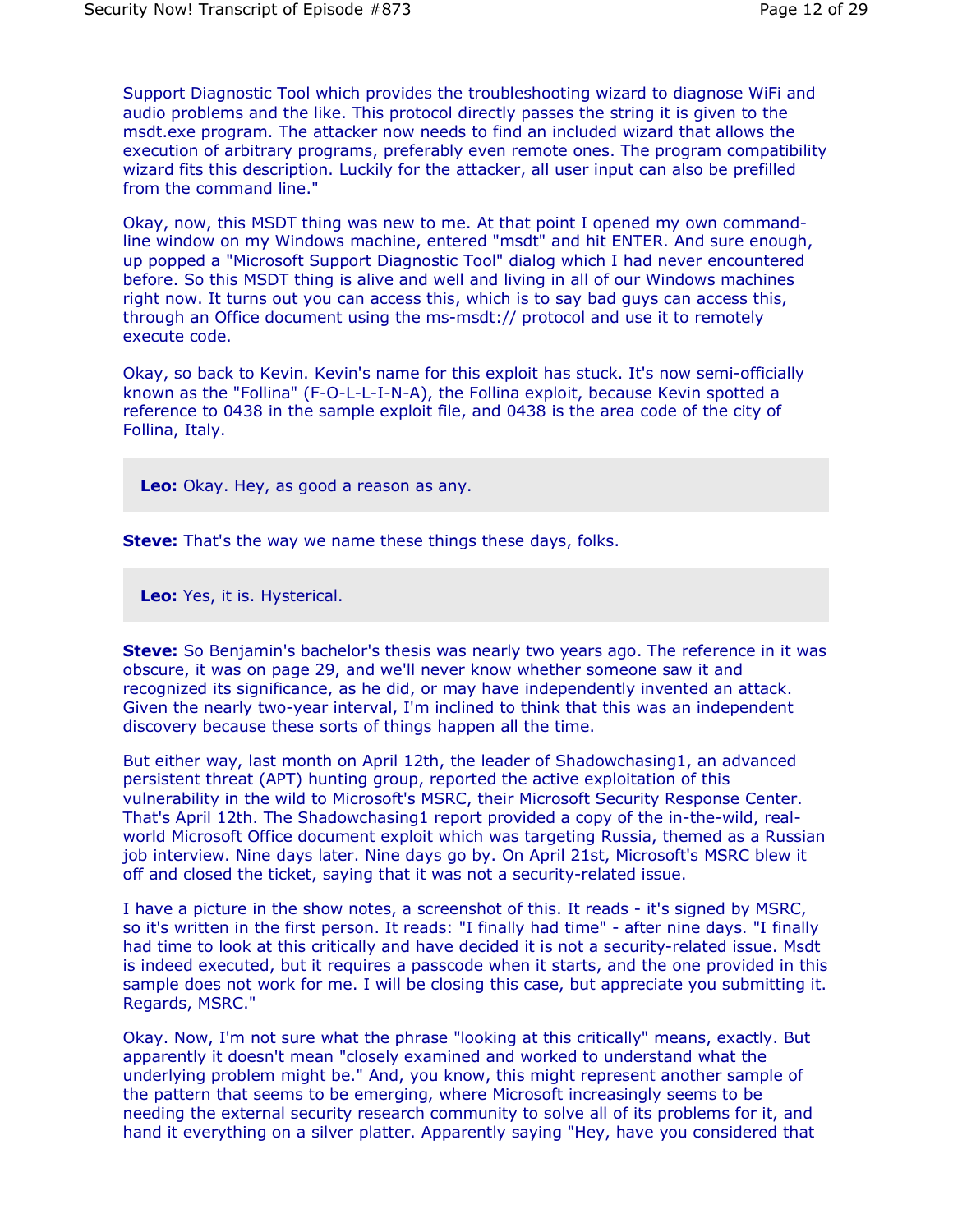allowing Word's remote template feature to retrieve an HTML file from a remote server, which in turn uses the ms-msdt:// URI scheme to load some code and execute some PowerShell, even when Office Macros have been disabled and even able to bypass Protected View by giving the document an RTF extension?" is no longer sufficient to get Microsoft's attention.

Now, in fairness, the provided exploit sample apparently did not work instantly for the overworked MSRC guy. And we don't know how many false-negative reports the MSRC guys might be fielding every day. Perhaps they face a constant deluge of bogus reports. But we do know about economics, and we do know about incentives. So we know that if this sort of behavior is never met with consequences, it will continue and even be de facto encouraged. And Microsoft has arranged to completely insulate themselves from any consequences ever. So all we can ever do is hope for the best.

Since we're apparently on our own, what do we do? Kevin reports that the vulnerability has been proven to work against Office 2013, 2016, 2019, 2021, Office ProPlus, and Office 365. In other words, all of them. It also applies to Windows itself because this thing, this exploit can be invoked from, believe it or not, our old friend the .lnk link file. Yup. That hasn't gone away. So there are two different issues: Office itself using the msmsdt: scheme protocol while allowing loading unfiltered HTML Word templates and Outlook links; and the fact that the MSDT executable allows code execution. All flavors of Windows Defender also completely miss detecting this, except yesterday that changed. Which is not surprising given that Microsoft decided last month that this was not a security issue. So that was true until yesterday. Now Defender's awareness has been updated, and I'm sure other AV companies are on this also.

And Microsoft released a workaround in the meantime in the form of a registry script, also yesterday. That registry script simply deletes the ms-msdt protocol handler reference from the registry. I have it. You run the command prompt as admin, and then you do a "reg delete HKEY\_CLASSES\_ROOT\ms-msdt /f." But get this from the show notes if you want to try it. And as always, it's good to back up your registry beforehand.

So Kevin wonders out loud how this might evolve. He says: "We'll see. Microsoft are going to need to patch it across all the different product offerings, and security vendors will need robust detection and blocking. Microsoft will probably point towards Protected View; however, Protected View also applies by default to all macros, and Office macro malware is most definitely a major problem regardless."

Then in an update to Kevin's original posting, he added: "Microsoft have indeed pointed to Protected View, saying it 'prevents' the attack." Kevin writes: "I think this is stretching the truth. For example, if the document is a .RTF file and is opened by Preview in Explorer, Protected View does not apply, and it becomes a zero click exploit. Microsoft knows this. They just aren't mentioning it to customers." And then Kevin provides a tweet from our well-known CERT/CC guy, Will Dormann, and Will agrees. Will tweets: "This language is a bit misleading in not really describing what 'calling application' means. If you preview a file in Explorer, which uses Office to render the document, Protected View doesn't do a damn thing," says Will.

The very latest is that Microsoft, as I said, has finally awoken to this threat, a CVE has been assigned, and Windows Defender's detection signatures have been updated. But the underlying trouble is that the use of MS Office protocol is extensive and pervasive, so it cannot be shutdown without breaking all sorts of other things that depend upon it. It's a bit like last year's printer spooling Catch-22 fiasco. It's another of those problems that isn't really a bug that can be patched because it's the abuse of a deliberately designed-in feature. And this is what results from systems that become too complex. It begins to be impossible to understand and anticipate every possible interaction among components when there are just so many different components. So it's the world we are in today.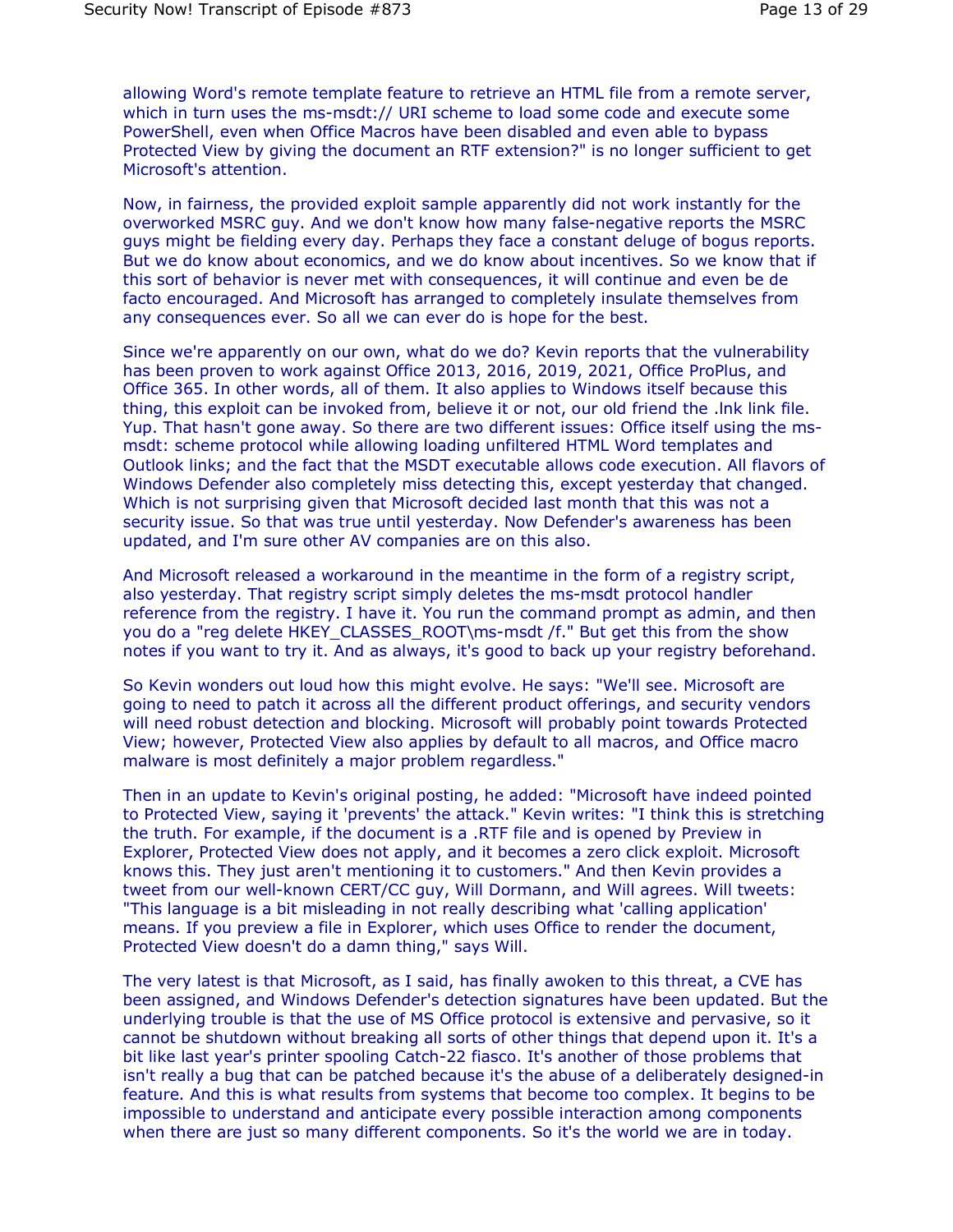Anyway, Defender's updated. Other AVs are being, if they're not already, updated. We've got now the maximum time for Microsoft to create a patch because today is the last today this Tuesday is the last day of the month, which puts the first on a Wednesday, meaning that Patch Tuesday will be the 14th, the latest date it could possibly be in the month. So Microsoft has a full two weeks. Maybe they'll be able to get a patch out for Office across the board by then. We'll see.

Okay. Ghost Touch. Get a load of this one. This is not yet a real-world threat due to the potential attack's very short range which is currently around 40mm, or just over an inch and a half. But as we know, "impractical" is how many eventually practical attacks began. Here's the abstract of the 17-page exploit research paper describing this new and very clever Ghost Touch attack which was invented by a team of Chinese and German security researchers.

They explain: "Capacitive touchscreens have become the primary human-machine interface for personal devices such as smartphones and tablets. In this paper we present Ghost Touch, the first active contactless attack against capacitive touchscreens. Ghost Touch uses electromagnetic interference (EMI) to inject fake touch points into a touchscreen without the need to physically touch it. By tuning the parameters of the electromagnetic signal and adjusting the antenna, we can inject two types of basic touch events, taps and swipes, into targeted locations of the touchscreen and control them to manipulate the underlying device.

"We successfully launch the Ghost Touch apps on nine smartphone models. We can inject targeted taps continuously with a standard deviation of as low as 14.6 by 19.2 pixels from the target area, a delay of less than half a second, and a distance of up to 40mm. We show the real-world impact of the Ghost Touch attacks in a few proof-of-concept scenarios, including answering an eavesdropping phone call, pressing the button, swiping up to unlock, and entering a password. Finally, we discuss potential hardware and software countermeasures to mitigate the attack."

Okay. So a little bit of background. A capacitive touchscreen it turns out is a surprisingly sophisticated and highly sensitive device, which we now pretty much take for granted. And the technology is known to be quite susceptible to local environmental noise. It's easy to make a touchscreen malfunction when it's placed near a source of electromagnetic interference. There are switching regulators used in some phone chargers which are known to generate so much short-range high-frequency electromagnetic interference that nearby touchscreens will not function if they are nearby.

So what these clever researchers have done is turn electromagnetic interference into electromagnetic touch signals to deliberately spoof what are essentially the receivers in capacitive touch systems to generate spoofed touch events. And they made it work. At this point it's only of academic interest. But we should not be surprised to learn of it being applied in some way in the future.

Okay. There's something new that might be coming known as TrustPiD. If it ever actually happens and Vodafone and Deutsche Telekom are reportedly both now in pilot testing of this new TrustPiD system in Germany the technology creates, deliberately, I mean, it's designed to create a persistent, static, super-cookie which, being somehow injected into a user's communications at the carrier-level by the cellular carrier, cannot be seen, managed, or blocked by end users. The only reason I can see for any cellular carrier to be doing something this clearly privacy invasive is that they've decided that it's more important for them to get in on the Internet advertising revenue boom by arranging to monetize their customer's "anonymous," and that's in air quotes, online identities.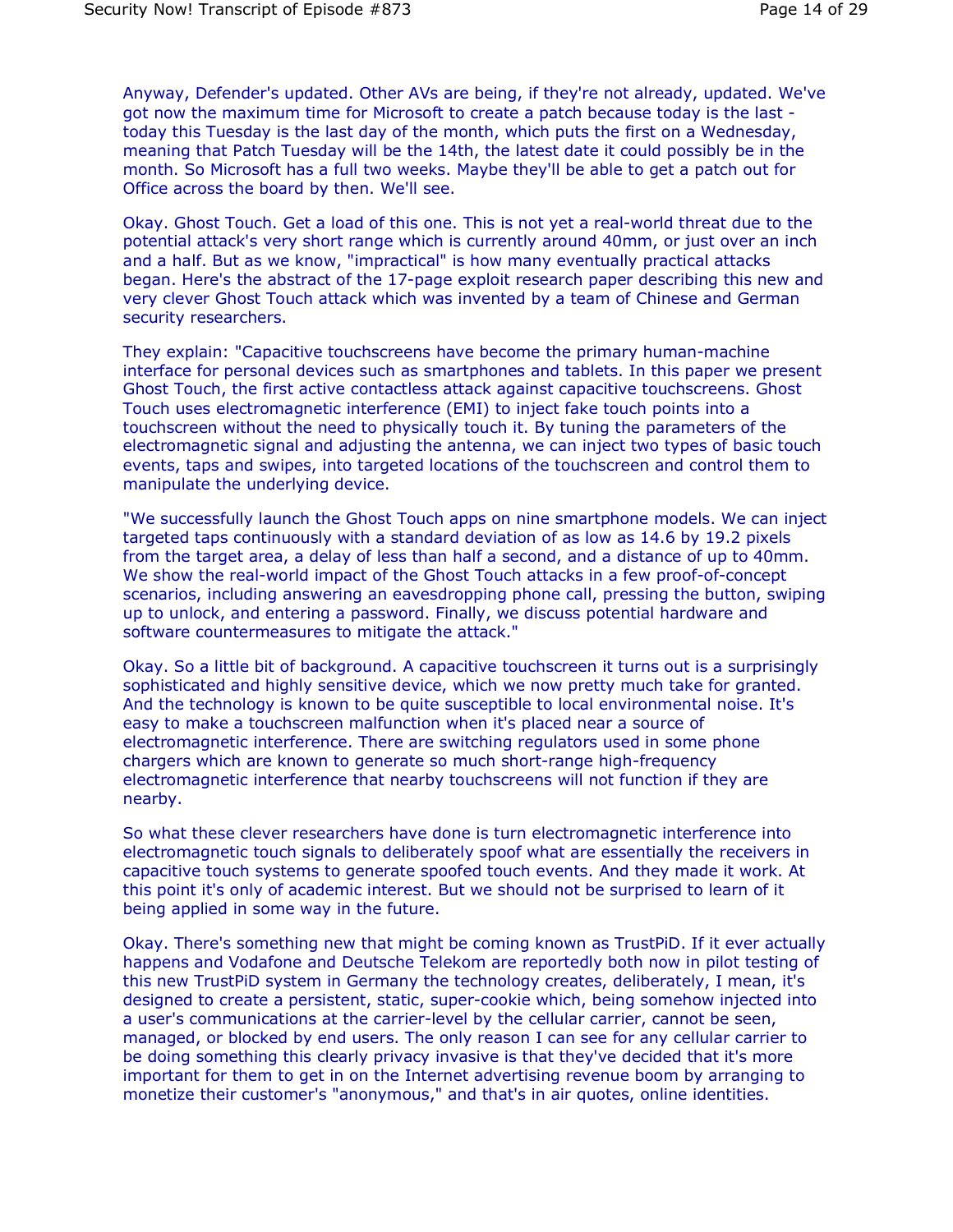Here's what the TrustPiD website says under the tired banner of "Keeping the Internet Free." Right? So that's what they're - this is how we're going to keep the Internet free, kids. And it anyone's interested, TrustPiD, I think it was dot com. It reads: "Consumers appreciate the idea of a free Internet, but this comes with a trade-off. Publishers need a sustainable revenue model, meaning that it becomes essential to add subscription paywalls or rely on advertising to maintain free access to high-quality content. With a growing trend of digital information shared in the ecosystem, consumers' concerns about privacy and the amount of information passed into the free Internet have been raised." No kidding. By things like this, apparently.

"TrustPiD," they wrote, "is a technology solution that enables consumers to enjoy free content and the benefits of the open Internet whilst retaining control over their privacy." Uh-huh. "TrustPiD is a secure" - yeah, like that Digital Driver's License - "unique digital token generated by assigning random numbers to you, which reduces the risk of you being directly identified whilst" - they like that word - "still enabling advertisers and publishers to provide you with a personalized experience across their sites with your consent. You can find more information on how we generate and manage your TrustPiD in the Privacy Notice." I went there. There was none.

**Leo:** That's funny. Good luck finding it.

**Steve:** That's right. "Your consent for TrustPiD is collected by advertisers and publishers via their Consent Management Platform" - and then they have here in parens (cookie banner) - "when you visit their sites. The consent will apply only to those websites. TrustPiD service gives consumers complete control over how their TrustPiD is used by enabling them to manage their consent via a central 'Privacy Portal' at any time. In the Privacy Portal, consumers are able to track which advertisers or publishers they have allowed to provide them with personalized online marketing in their websites based on their TrustPiD in one central place, the possibility to withdraw consent at single website level, and the ability to turn off the TrustPiD service entirely, preventing any further use of the token. If you want to understand more about how the Privacy Portal works, or if you want to manage your consent, please visit the dedicated Privacy Portal page." And I should mention that only customers of Vodafone and Deutsche Telekom who are involved in this have access to the portal. You've got to validate by using your cellular device.

Okay. So I have many questions. Aside from the fact that this will assuredly be an optout service where all users will be, by default, opted-in - otherwise it would never get off the ground; right? Apple and their attempt to require advertisers to get explicit permission showed that people just say no, thank you, I don't want that. Okay. And thus enabling tracking without their consent. And we need to know whether this system will respect the user's GPC, the Global Privacy Control setting. Presumably the websites at the other end have to. So we'll see how that goes.

As I said, though, aside from that, how exactly can identifying tags be injected at the carrier level into encrypted HTTPS web sessions? This is really a concern. The only way I can see that this can be done in 2022 is by having the carrier, in this case Vodafone and Deutsche Telekom, actively intercepting and proxying all of their customers' encrypted TLS connections. We saw this years before when some carriers were offering caching and data compression services. Remember that? Cellular carriers would offer, like we're going to speed up your Internet connection, you lowly cellular users, by compressing the data for you, sending it to you compressed, and then we'll decompress it on your phone. But that was back in the pre-HTTPS Everywhere days, where most connections were still unencrypted.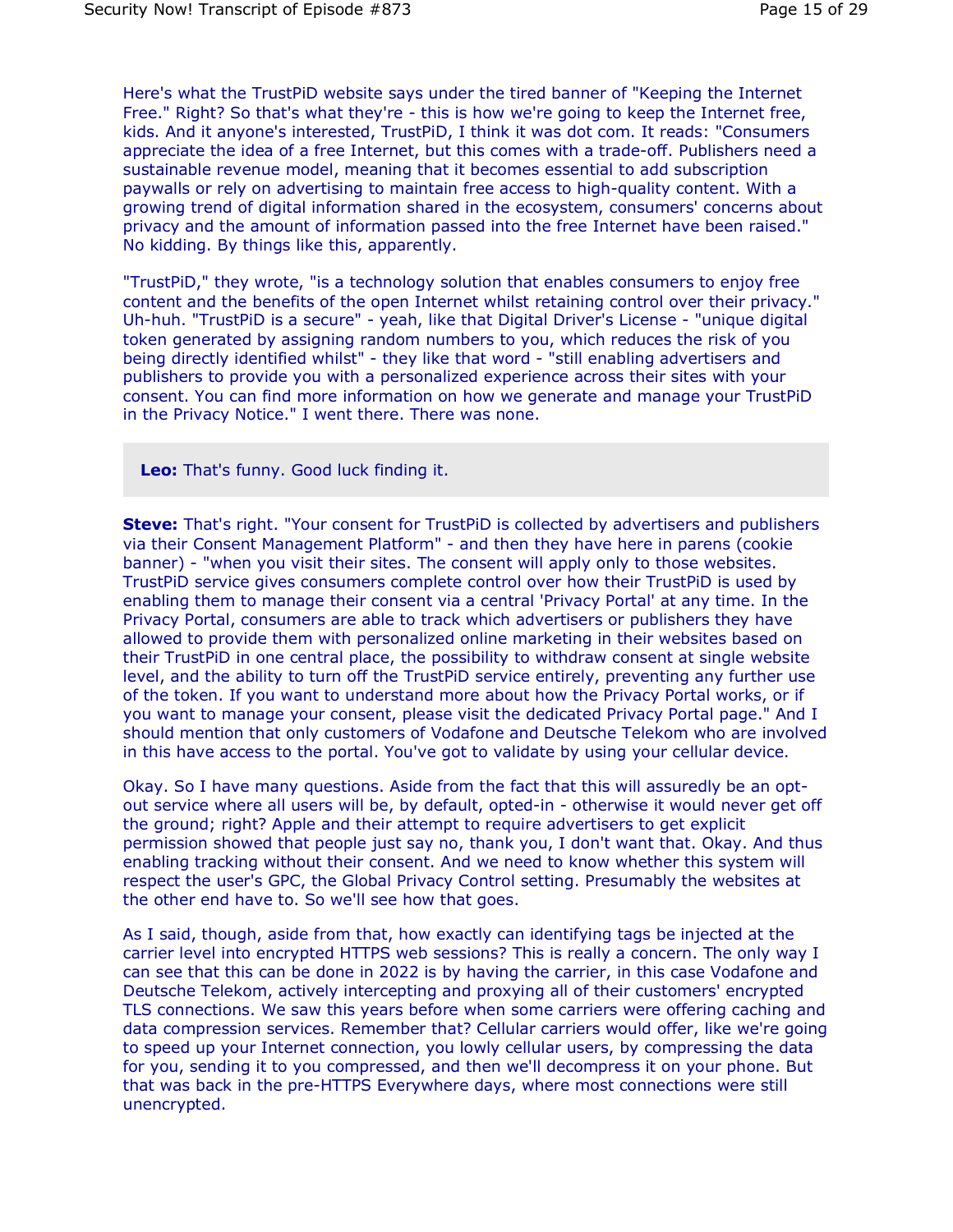But in 2022, as we know, nothing is unencrypted anymore. A carrier can see the IP addresses that their users are connecting to, but IP addresses no longer reflect the website properties behind them, since SNI (Server Name Indication) is now being heavily used during TLS handshaking to identify the domain being connected to and thus the TLS certificate which should be sent to the client. This is allowing many websites to reside at the same IP. So there's no way to disambiguate them from the outside. So this means that a persistent identifier is either somehow injected into the user's connections by their smartphone's browser before entering their TLS encrypted connection, or the user's smartphone must accept a Vodafone certificate authority-style root certificate into its root store to allow Vodafone and Deutsche Telekom to function as a sanctioned, active, persistent cookie-injecting man in the middle.

Neither of these seem likely, or possible, or even remotely feasible in 2022. So I'm stumped. I mean, I really am. Without being on the inside, Vodafone and Deutsche Telekom cannot see who their customers are connecting to and cannot alter the content of their data injecting something into the flow. And cellular carriers are explicitly and deliberately on the outside. They're carriers of encrypted content.

I followed every link I could find, looking for any technical documentation. There's none that I could see. Since I don't read German, my digging was somewhat limited. Maybe I'm missing something obvious. But even if there's some way to pull this off technically, why the hell are our carriers getting in on the "identifying their customers to advertisers" game? My feeling is this is a monster that needs to be strangled in its crib immediately, before it has a chance to grow. My mind is boggled by the idea that Vodafone and Deutsche could be experimenting with this, with something like this. And clearly it's to sell the information; right? I mean, why else? Wow.

Okay. A couple of closing-the-loop bits. MikeO, he said: "Hi, Steve (@SGgrc) and Leo (@leolaporte)." He said, "Listed" - and he meant listened, I'm sure -"to SN-872" - so that was last week - "and you said there were no good ad blockers for macOS/iOS." He said: "I've been using 1Blocker for years, and it works great with Safari on all of Apple's platforms: 1Blocker.com."

And actually I was reminded of that. Bill Zegarski, he also tweeted, saying: "@SGgrc Heard the conversation on ad blockers for Safari. @1BlockerApp, which you recommended and I love," he says, "on iOS, also has a Mac version. Might want to look at that. Best part is that since it's a universal app, if you purchase on one platform, you get both."

**Leo:** I guess it depends on what you call "good."

**Steve:** Okay. Fair enough.

**Leo:** If by "good" you mean blocks all ads, it's not.

**Steve:** Then no.

**Leo:** So the problem is I don't think it's 1Blocker's. I also use Firefox Focus. I use a variety of different, or have attempted to use a variety of different adblockers on iOS. And the problem is because of the architecture, and this is what we were talking about, it's very hard for an adblocker to work as well as UBlock Origin, Gorhill's. So I'm looking at iMore.com, great site, using 1Blocker, all of the blocking turned on,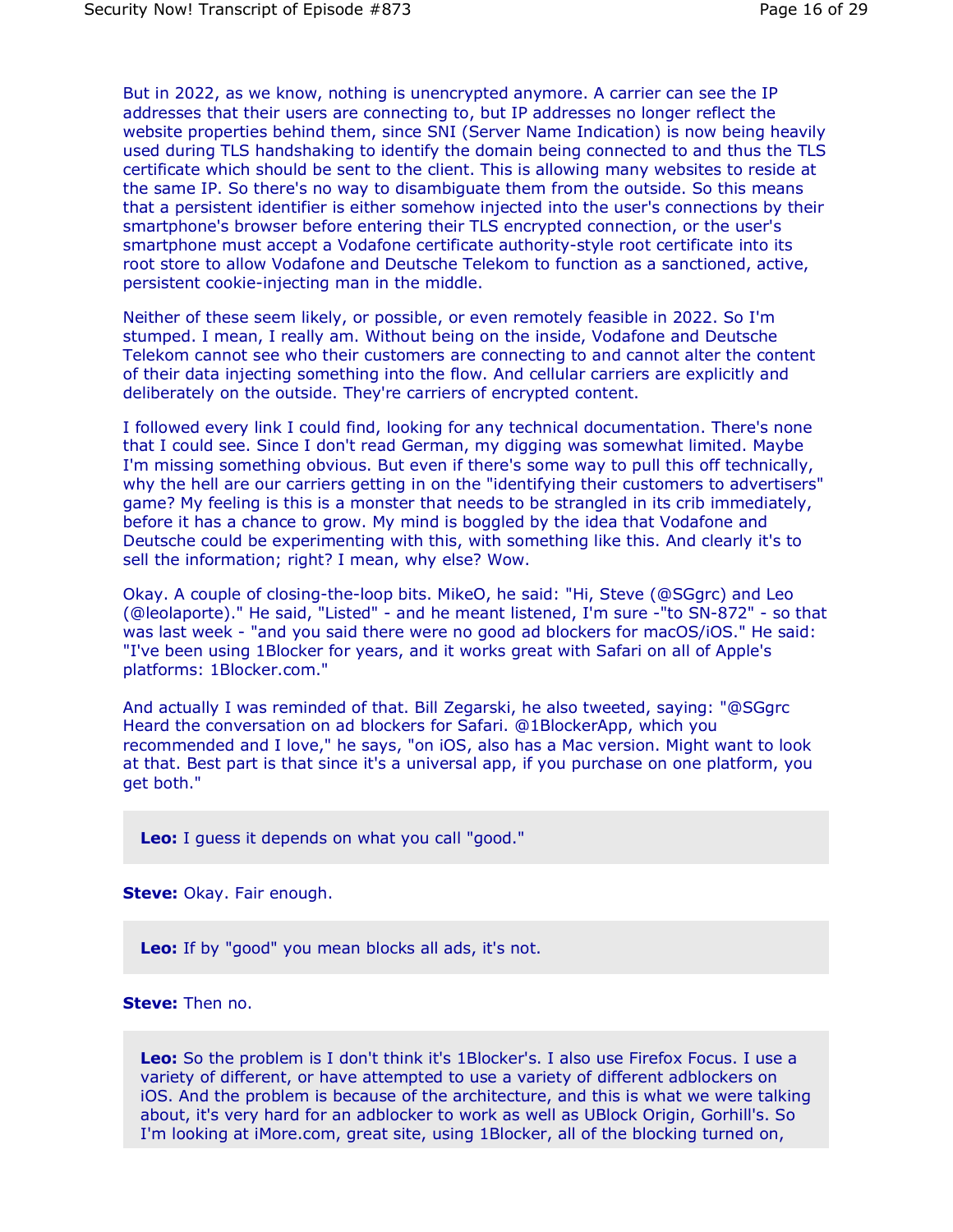and then using Gorhill's UBlock Origin on my desktop. And on the 1Blocker on iOS I see an ad for Mint, Best Buy, Kay Jewelers - this is with the blocker turned on. And on and on and on. There's quite a few ads. And I don't think that that's 1Blocker's fault. I just think that it's hard to do with the stricture that Apple places on it.

**Steve:** Yup, good.

**Leo:** So that's the problem.

**Steve:** I totally agree.

**Leo:** That's what we were talking about. There isn't any full adblocker available on iOS.

**Steve:** Right. And as I have said, because I am such a fan of UBlock Origin, when I go to a machine that doesn't have it, I'm like, oh, my lord.

**Leo:** You forget.

**Steve:** This is what people put up with on the Internet?

**Leo:** Yeah.

**Steve:** Oh, my. I'd pay not to have that.

**Leo:** So if you want a comparison, put 1Blocker on your Mac or your iOS, and then look at it with UBlock Origin on Firefox on your Mac. I mean, I don't see any of those ads with UBlock Origin. Any of them.

**Steve:** Perfect, perfect.

**Leo:** So again, I don't blame these blockers, although this is not a free blocker. So you're paying for something that ostensibly blocks ads, but doesn't.

**Steve:** It's not.

**Leo:** I mean, Firefox Focus, which is a free ad blocker from the Firefox folks, does, as well. I think it's more the Safari issue as really anything else.

**Steve:** George Palfi said: "Just heard your discussion on quantum computing and cryptography. Perhaps we can adapt new crypto for quantum computers. But Bitcoin, Ethereum, and many cryptocurrencies are based on very old crypto rules," he says, "and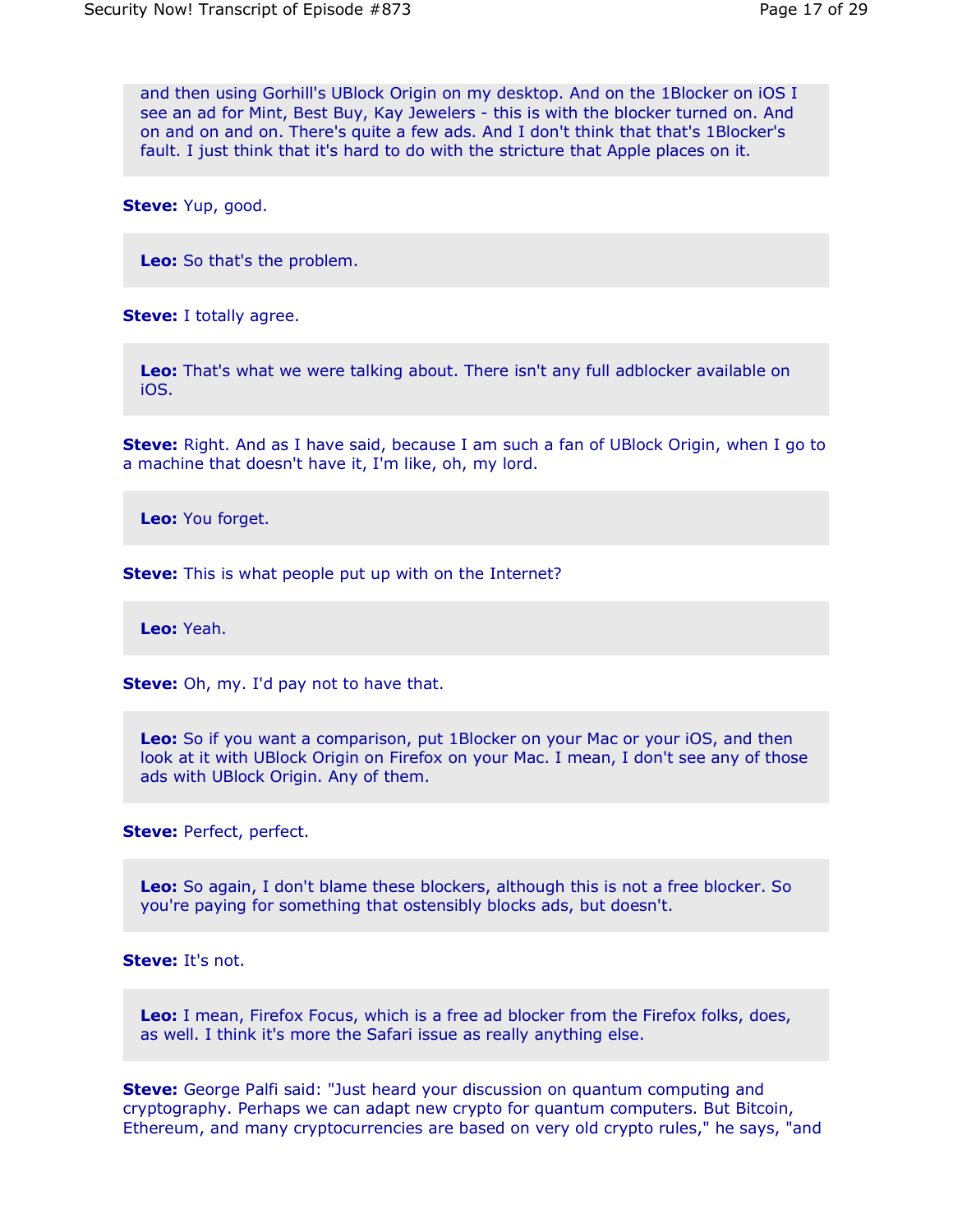I don't believe the algorithms can be changed. So people who want to keep their wealth protected for a long time will be at risk as quantum computing evolves. Better to stick to gold and silver which have worked for thousands of years," says old George.

And, okay, the only issue I would take with that, first of all, there are several aspects of using cryptocurrencies. One is passwords, and I would never disagree that because passwords may be using public key crypto, they're going to be in trouble. But, for example, we know Bitcoin well because we talked about, it was 11 years ago or something, when it was worth dust, and there was a bitcoin faucet where you could just get free pieces of a bitcoin by going there. And so we know that it uses a 256-bit hash. And hashes are strong even against quantum crypto. It's specifically the public key aspect of today's crypto that has people worried, not the symmetric crypto or the hashes. And that's the essence of, you know, hashing is the essence of these various cryptocurrencies. They're going to be safe. Their design probably does not need to be changed. But George makes the point, which is valid, which is they can't be changed. They are an embedded crypto technology that is here forever. Okay. I guess you could just stop mining. If you stopped all mining, then - I don't know. I have to think about that.

Anyway, r4nd0m is his handle, with A as a 4 and O as a numeric 0. He said: "Hey @SGgrc. I was thinking about the layer one attack against the unlock function of the various apps using Bluetooth Low Energy, and it occurred to me that a prompt in the app at unlock time should be a feature they add to help mitigate the demonstrated weakness. Of course the user experience will suffer, but this should defeat the attack." And I just wanted to share that because he's absolutely right. So what he's saying is, if you had to touch the lock, and then the use of the app was not autonomous, but you had to then take your phone out of your pocket and tap to acknowledge, that solves this problem; right? Because it wouldn't be done autonomously.

Unfortunately, on the site that I visited when I was putting the story together last week, the home page shows this lady with her arms full of groceries, like the whole point being she can't do anything except manage to, like, hit the lock with her elbow in order to register her presence, and then, oh, look, the door unlocks, and she's able to get in. So exactly as he says, the user experience, which is so magical, by just touching the lock and you're able to enter, well, that's a lot less magical if you have to acknowledge it on your phone. But it would solve the problem.

And Bryant McDiarmid says: "Hey, Steve. Quick question. If I encrypt a file with a 256 bit encryption three times, with three different passwords, what is the resulting bit strength? Is it 256 plus 256 plus 256? Or 256 times 256 times 256?" And Bryant, the answer is plus. It's the equivalent on the symmetric key side of 768-bit encryption. But the real strength is the entropy in the keys which are turned into the 256-bit encryption keys. That's what really limits you. But to answer your question, you are adding the equivalent bit lengths rather than multiplying them.

**Leo:** And of course adding is virtually no value compared to multiplying; right?

### **Steve:** Right.

**Leo:** Yeah. Shall I do an ad for you, sir?

**Steve:** Please.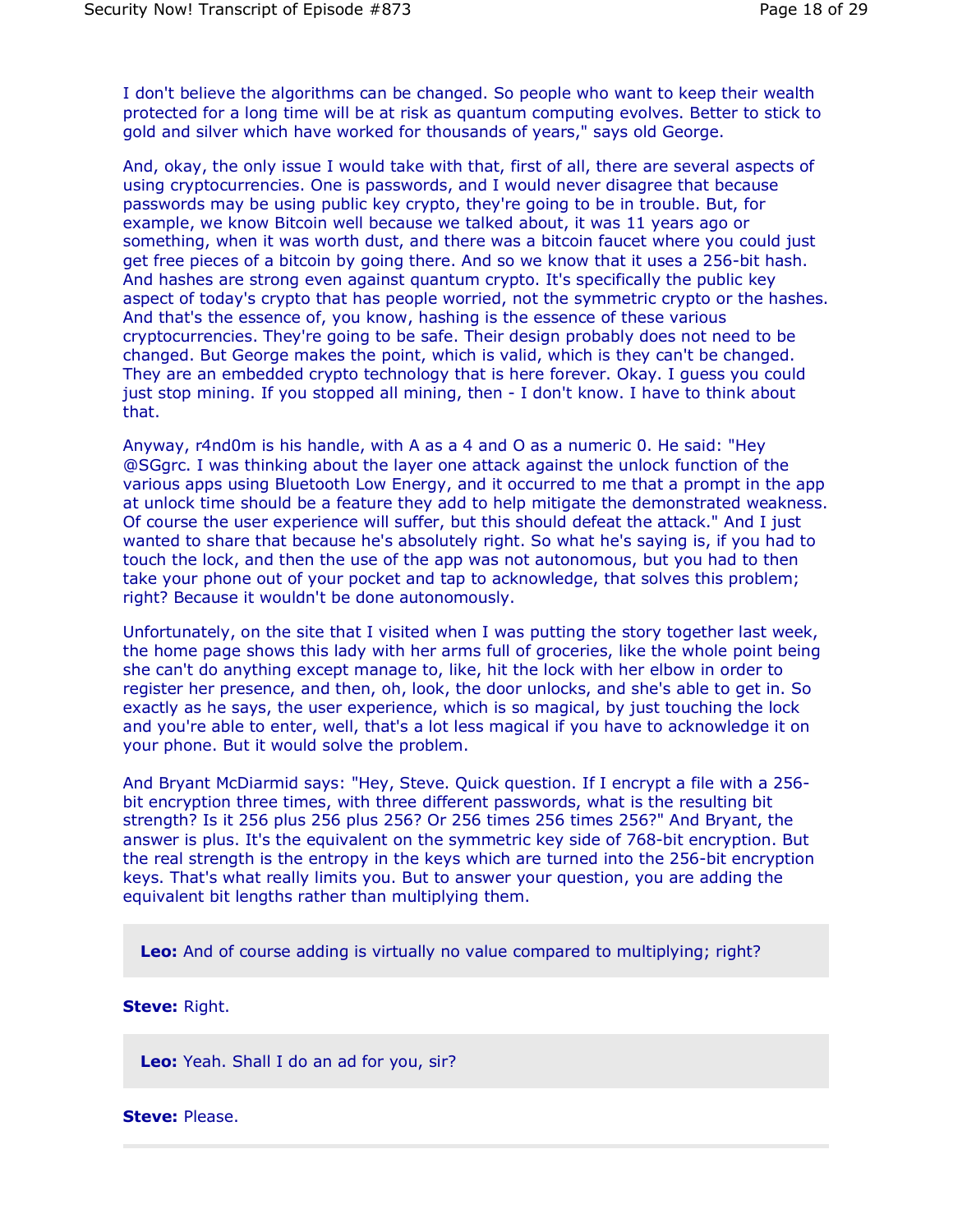**Leo:** Thank you.

**Steve:** I'm going to wet my whistle, and then we're going to talk about whether DuckDuckGo is gone.

**Leo:** I just did an informal test using the Firefox Focus plug-in. And actually that does seem to block all the ads. So there is a way with Apple's strictures on iOS to still use Safari.

**Steve:** So maybe 1Blocker...

**Leo:** So maybe not use 1Blocker, which is not free. Use Firefox Focus, which is.

**Steve:** And maybe they've sold out.

**Leo:** Maybe. Or, you know, the thing, it's a moving target. One of the reasons I stopped using 1Blocker is there's literally 10 different blockers you have to turn on, and it's complicated. Firefox Focus is a browser, but it also works as an extension so you could turn it on as a Safari extension, which is what I do, yeah.

**Steve:** Nice.

**Leo:** Our show today, my friends, more importantly...

**Steve:** But wait. And that's what he wanted. He wanted a good Safari extension for his Mac.

**Leo:** Yes. That's the issue on the Mac because everything is using WebKit anyway.

**Steve:** But you've solved the problem then.

**Leo:** Focus, I think. That's what I've been using, and I didn't realize how well it did. See, a problem is I have NextDNS, so I have to turn that off. I have to go through a lot of hoops to see if I'm going to really get ads or not.

**Steve:** Leo, it's like me trying to get a banking app to run on my phone.

**Leo:** Yeah.

**Steve:** To do it I need a week in order to shut down all the security.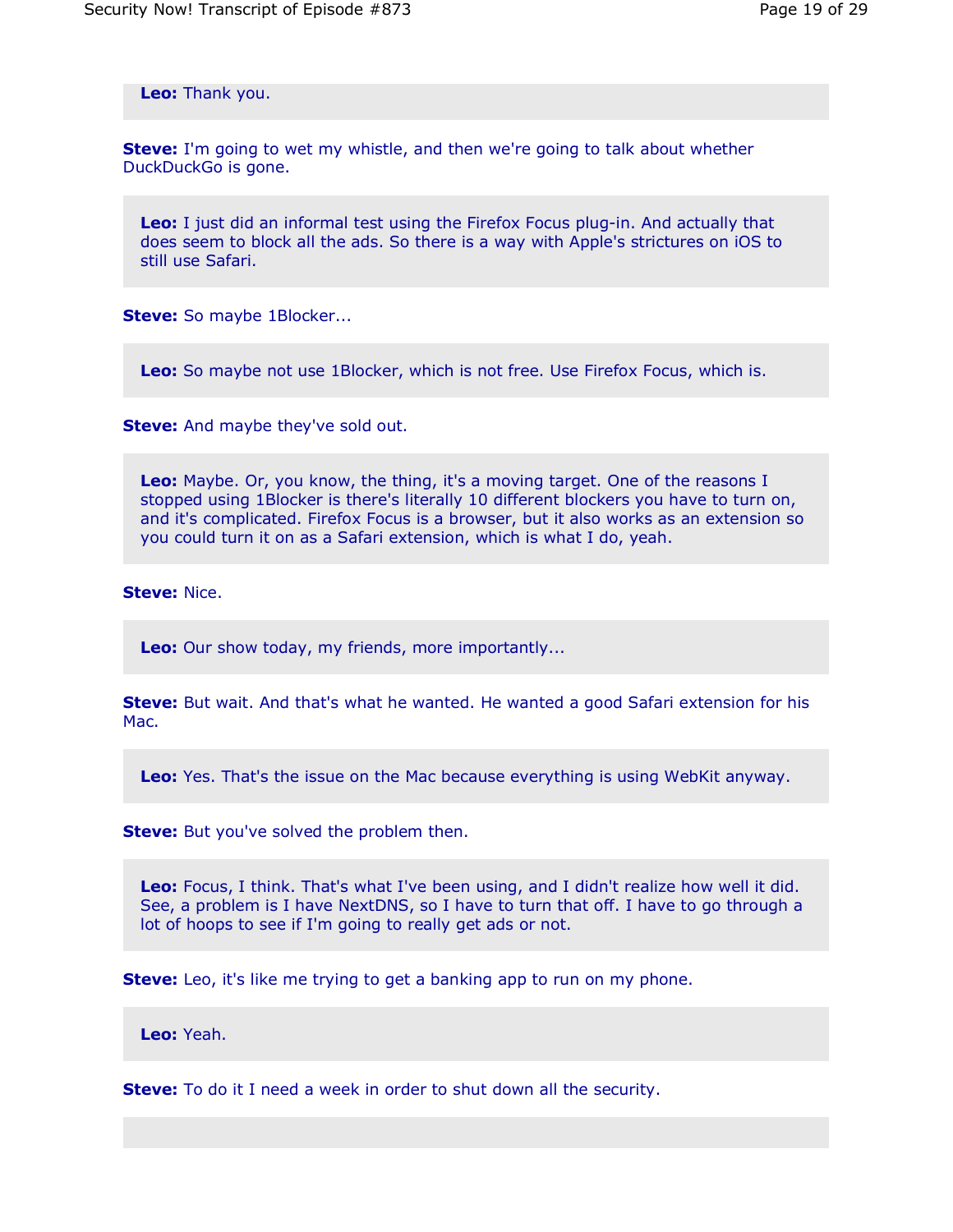**Leo:** Really? You want me to have a banking app on here? Really? Actually, you know, if you think about it, what she was really asking for is biometric. Right?

**Steve:** Well, I unlocked my phone, so she could see the phone.

**Leo:** Oh, yeah. That should be sufficient. Well, she wants you to unlock the phone and show it's your phone. I mean, in a way that isn't a bad idea for additional - it's a way of kind of ad hoc biometric security. Can you unlock your phone and prove that it's yours.

**Steve:** I think I did that. I do have my credit cards registered with the phone. And so, you know, it'll be...

**Leo:** Well, that should be sufficient. Yeah, having Apple Pay on there, that's better than banking, yeah.

**Steve:** Yeah, got Apple Pay.

**Leo:** Well, anyway, she let you have the car. That's the important part.

**Steve:** So the winner, as I said at the top of the show, of this week's most tweeted news of concern was the widely reported surprise that the explicitly privacy-centric and privacy-protecting DuckDuckGo enterprise had struck a previously secret backroom deal with Microsoft to enable user tracking from Microsoft-owned domains, including Bing.com and LinkedIn.com, when using the so-called DuckDuckGo Privacy Browser. It was further revealed by DuckDuckGo's founder Gabriel Weinberg that DuckDuckGo's non-disclosure agreement with Microsoft prevented them from any further disclosure of their agreement's terms. And I have the show notes, and it's on the screen, two of Gabriel's tweets.

He said: "For non-search tracker blocking (e.g., in our browser) we block most thirdparty trackers. Unfortunately our Microsoft search syndication agreement prevents us from doing more to Microsoft-owned properties. However, we have been continually pushing and expect to be doing more soon."

This his follow-up tweet was: "We've been working tirelessly behind the scenes to change these requirements, though our syndication agreement also has a confidentiality provision that prevents disclosing details. Again, we expect to have an update soon that will include more third-party Microsoft protection."

Okay. So let's back up a bit and see what happened. TechCrunch's headline: "DDG has a tracker blocking carve-out linked to Microsoft contract." BleepingComputer reported: "DuckDuckGo browser allows Microsoft trackers due to search agreement." 9to5Mac headlined: "DuckDuckGo caught giving Microsoft permission for trackers despite strong privacy reputation." An Android Police headline: "DuckDuckGo's supposedly private browser caught permitting ad tracking."

Okay. The first thing for us to clear up about all this is that all refers to the use of DuckDuckGo's own browser, not to the use of the DuckDuckGo search engine. On the other hand, anyone could be forgiven for missing this distinction. When you go to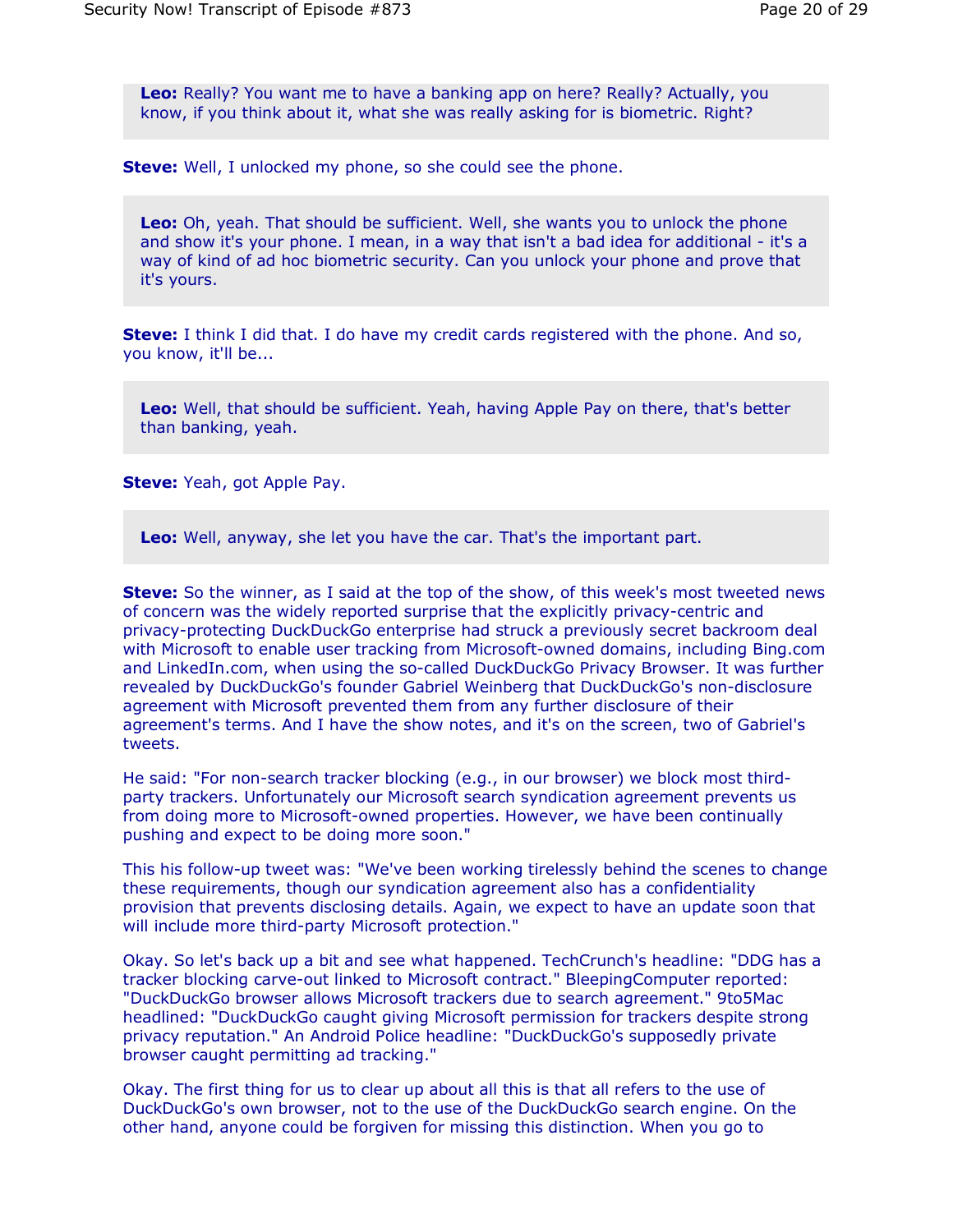DuckDuckGo's homepage you're greeted with a bold headline: "Tired of being tracked online? We can help." Then below that are three big topics: "Privacy for Chrome," "Private Search Engine," and "Privacy Browser App." And explaining their privacy browser app they say: "Our private browser for mobile comes equipped with our search engine, tracker blocker, encryption enforcer, and more. Available on iOS and Android." And as we've previously mentioned, actually there is one coming for macOS, and apparently one for Windows is also planned.

So all of this brouhaha began when security researcher Zach Edwards took the time to audit the data flows to and from one of DuckDuckGo's mobile browser platforms. And given a screenshot we'll have later, it looks like he was using the Android browser. Early last week he tweeted: "Sometimes you find something so disturbing during an audit, you've got to check/recheck because you assume that something must be broken in the test. But I'm confident now. The new @DuckDuckGo browsers for iOS and Android don't block Microsoft data flows for LinkedIn and Bing."

So this is mostly, I think, a story about expectations. As Leo, you and I were saying up at the top. Zach was so surprised and disturbed by what he saw specifically because it wasn't what he ever expected to find from DuckDuckGo. His next tweet he said: "DuckDuckGo has browser extensions and their own browsers for iOS/Android at DuckDuckGo.com/app." And then he's got links in his tweet for the iOS version and the Android version. He said: "Both versions of the DDG browser claim to use tools which automatically block hidden third-party trackers." Then he's got two question marks. And to back that up, Zach attached a screenshot of the clear statements from DuckDuckGo. And I'll just read them quickly.

It says: "Tired of being tracked online? We can help. DuckDuckGo is the all-in-one privacy app." Now, the app meaning exactly what we're talking about, the browser app. "DuckDuckGo is the all-in-one privacy app that helps protect your online activities. With one download, you get a new everyday browser that offers seamless protections from third-party trackers while you search and browse, and even access to tracking protections when receiving email and using other apps on your device. With DuckDuckGo, privacy can be your default."

Then it's got five callouts: Search Privacy, Escape Website Tracking, Enforce Encryption, Block Email Trackers, and Protect Your Privacy in Other Apps. I'll just expand on that second one, Escape Website Tracking, where it explains: "Tracker Radar automatically blocks hidden third-party trackers we can find lurking on websites you visit in DuckDuckGo, which stops the companies behind those trackers from collecting and selling your data." It doesn't say "Except for Microsoft's advertising trackers, which our contract with them prevents us from blocking or disclosing." And that's the problem because that's the truth.

Zach's next tweet was: "I tested the DuckDuckGo so-called private browser for both iOS and Android, yet neither version blocked data transfers to Microsoft's LinkedIn and Bing ads while viewing Facebook's Workplace.com homepage." He says: "Look at DDG bragging about stopping Facebook on Workplace. No mention of Microsoft."

And in the show notes, you've got it onscreen, Zach posted a photo showing his Android phone at Facebook's Workplace.com site with a DuckDuckGo popup, sure enough, bragging about the wonderful job it's doing, saying: "Google, Facebook were trying to track you here. I blocked them! You can check the URL bar to see who is trying to track you when you visit a new site." And then there's a big High-Five button which the happy user can presumably press.

**Leo:** Has to press.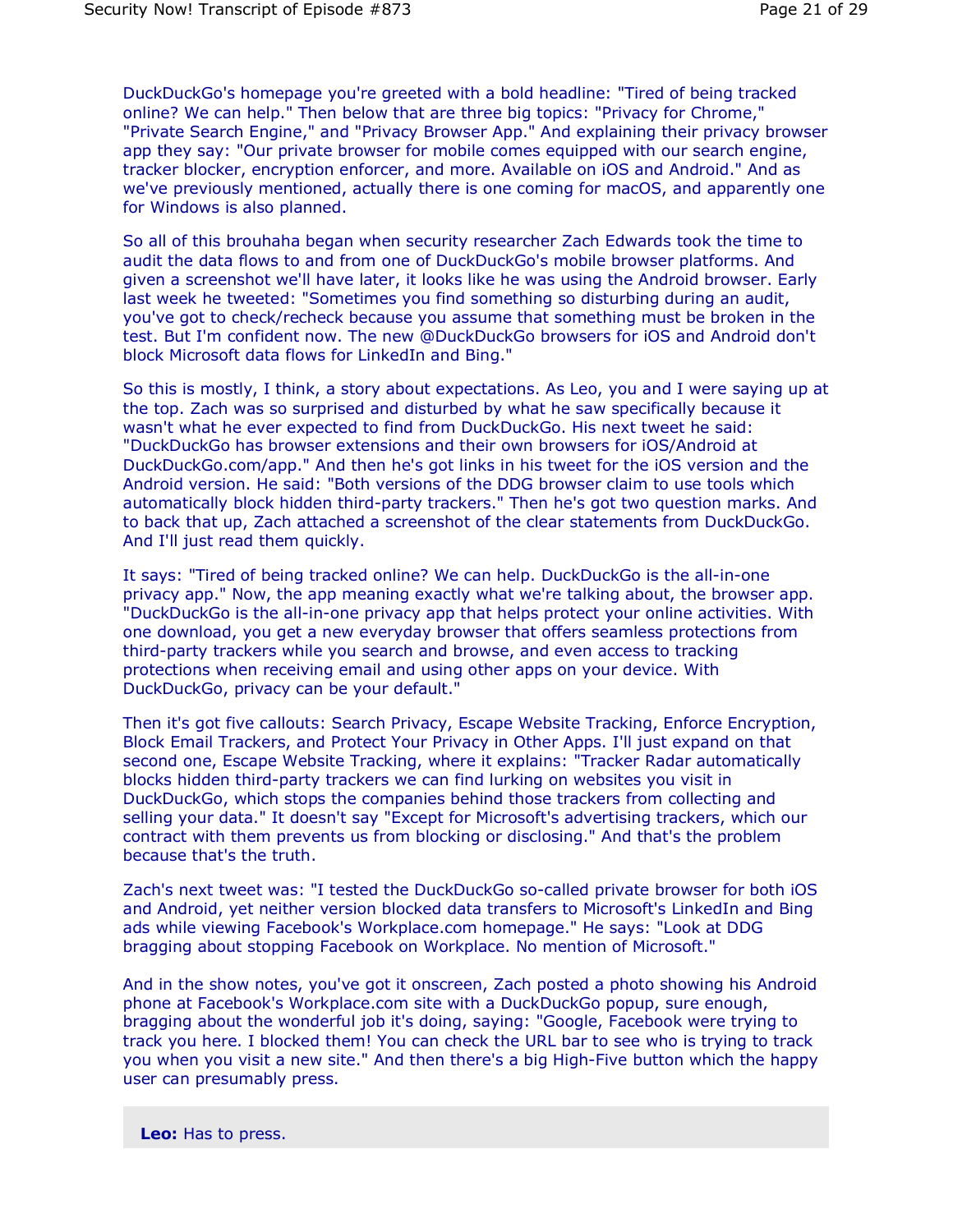# **Steve:** Oh, that's how you get rid of it.

**Leo:** I don't want to do a high-five.

**Steve:** Ah.

**Leo:** No.

**Steve:** So the fact that this browser specifically singles out other tracking properties while silently permitting Microsoft-owned domains to track feels at best disingenuous. In an attempt to clarify the mess that arose from this, Gabriel appeared to attempt to explain what's going on over on Reddit. You'll hear for yourself in a moment why I'm wording this as provisionally as I am because, although I've read what Gabriel wrote several times slowly and carefully, and it sort of sounds like he's explaining something, I wrote I still have no idea what he said, although I think it was on the fourth reading that it finally sank in, and then I explained it. So we assume that he knows what he's trying to say, but he sure doesn't communicate it very clearly.

Here's what Gabriel wrote in Reddit, in this posting on Reddit. He says: "Hi. I'm the CEO and Founder of DuckDuckGo. To be clear, since I already see confusion in the comments" - and, boy, confusion in what he's going to write here. He says: "When you load our search results, you are anonymous, including ads. Also on third-party websites we actually do block Microsoft third-party cookies in our browsers, plus more protections including fingerprinting protection. That is, this article is not about our search engine, but about our browsers. We have browsers" - and he says, parens, "(really all-in-one privacy apps) for iOS, Android, and now Mac in beta."

He says: "When most browsers on the market talk about tracking protection, they're usually referring to third-party cookie protection and fingerprinting protection, and our browsers impose these same restrictions on all third-party tracking scripts, including those from Microsoft. We also have a lot of other above-and-beyond web protections that also apply to Microsoft scripts and everyone else, for example, Global Privacy Control, first-party cookie expiration, referer header trimming, new cookie consent handling in our Mac beta, fire button one-click data clearing, and more.

"What this article is talking about specifically" - he keeps telling us, but he never really gets to it - "is another above-and-beyond protection that most browsers don't even attempt to do for web protection, stopping third-party tracking scripts from even loading on third-party websites, because this can easily cause websites to break. But we've taken on that challenge because it makes for better privacy and faster downloads. We wrote a blog post about it. Because we're doing this above-and-beyond protection where we can, and offer many other unique protections - for example, Google AMP/FLEDGE/Topics protection, automatic HTTPS upgrading, tracking protection for other apps in Android, email protection to block trackers for emails sent to your regular inbox, et cetera - users get way more privacy protection with our app than they would using other browsers."

Okay. So he's sort of deflected a little bit here. He's like, oh, look over here at all these other things you get. He says: "Our goal has always been to provide the most privacy we can in one download." So he still hasn't told us, in the third paragraph yet, what it is. Now the fourth paragraph.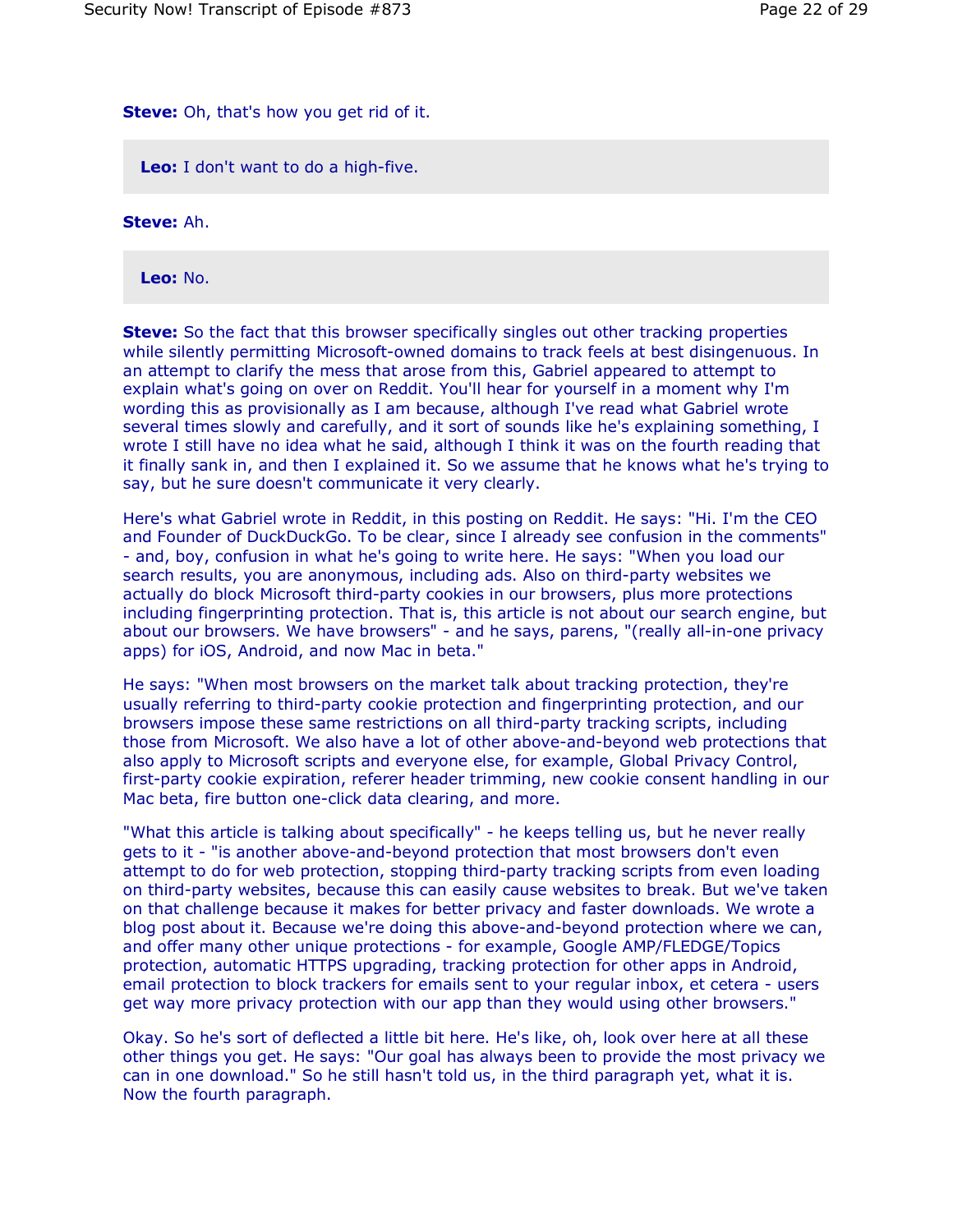"The issue at hand is, while most of our protections like third-party cookie blocking apply to Microsoft scripts on third-party sites," he says, "again, this is off of DuckDuckGo.com, i.e., not related to search," okay, whatever that meant, he says, "we are currently contractually restricted by Microsoft from completely stopping them from loading," and he says "(the one above-and-beyond protection explained in the last paragraph)," but he didn't really explain it, "on third-party sites. We still restrict them, though, for example, no third-party cookies allowed. The original example was Workplace.com loading a LinkedIn.com script. Nevertheless, we have been and are working with Microsoft as we speak to reduce or remove this limited restriction." Which maybe he just explained? Except not really.

He says: "I understand this is all rather confusing" - uh-huh, still - "because it is a search syndication contract that is preventing us from doing a non-search thing. That's because our product is a bundle of multiple privacy protections" - okay - "and this is a distribution requirement imposed on us as part of the search syndication agreement that helps us privately use some Bing results to provide you with better private search results overall." He says: "While a lot of what you see on our results page privately incorporates content from other sources, including our own indexes - for example, Wikipedia, local listings, sports, et cetera - we source most of our traditional links and images privately from Bing," he says, "though because of other search technology our link and image results still may look different."

He says: "Really only two companies, Google and Microsoft, have a high-quality global web link index," he says, "(because I believe it costs upwards of a billion dollars a year to do so). And so literally every other global search engine needs to bootstrap with one or both of them to provide a mainstream search product. The same is true for maps, by the way. Only the biggest companies can similarly afford to put satellites up and send ground cars to take street view pictures of every neighborhood.

"Anyway," he says, "I hope this provides some helpful context." Uh-huh. "Taking a step back, I know our product is not perfect and will never be. Nothing can provide 100% protection. And we face many constraints: platform constraints (we can't offer all protections on every platform due to limited APIs or other restrictions); limited contractual constraints like this one; breakage constraints (blocking some things totally breaks web experiences); and of course the evolving tracking arms race that we constantly work to keep ahead of. That's why we've always been extremely careful to never promise anonymity when browsing outside our search engine because that frankly isn't possible. We're also working on updates to our app store descriptions to make this more clear. Holistically, though, I believe what we offer is the best thing out there for mainstream users who want simple privacy protection without breaking things, and that is our product vision."

Okay. So here's what I think Gabriel said. He said, and I'm paraphrasing, this is written in his voice, so imagine that this is what he said. We want to provide a robustly privacyenforcing search engine service. But to do that we first need to have a search engine service, and no one other than Google and Microsoft can do that on their own. So if we want to provide search, we need to purchase access to a big search index. And we chose Microsoft's. Because we're able to sanitize and purify the link results we provide, we're able to offer tracking-free search, and we do.

Next paragraph, making this up: But completely aside from and separate from web search, we also wanted to provide a privacy-enhancing web browser. We wanted to do this because offering clean search results is only part of the problem. A privacy-centric web browser could do so much more. And one of the "so much more" things a browser can do is not only block cookies being set and read by third-parties, but also block their third-party JavaScript code from ever being run in the user's browser. And we're able to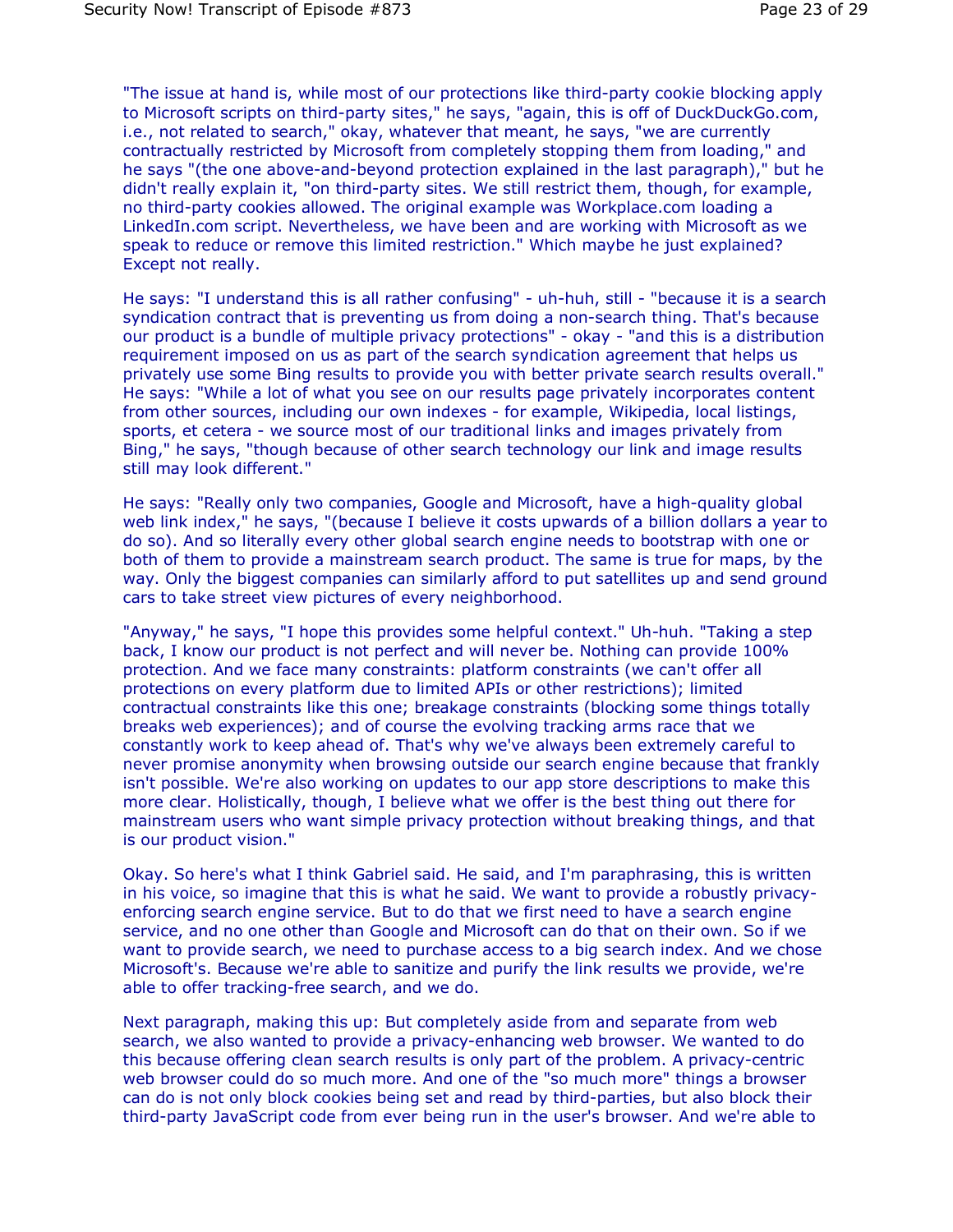do that, to whatever degree we can, for everyone other than when a Microsoft property is that third party.

In that case we must allow their JavaScript to run. This is not because we want to make an exception for Microsoft. It's because the completely unrelated agreement we have, which allows us to have access to their Bing search index, explicitly requires that we not block the execution of their scripts in our browser. Because this has all come to light now, we're planning to amend our DuckDuckGo browser description pages to say something about this. End of my attempt to say what Gabriel should have said.

**Leo:** Sounds fair. Do you think if they used Google they would have the similar issue?

**Steve:** I have no idea.

**Leo:** You don't know.

**Steve:** And I can't imagine why, like, Microsoft's agreement said you can't ever block our third-party JavaScript. Maybe it's just because Microsoft can set the terms that they wish because they're one of only two games in town.

**Leo:** This is a duopoly, yeah.

**Steve:** Yeah. And so it's like, take it or leave it. And so that's why he was talking kind of like apologetically about the fact that, well, we can't provide search unless we have search. And you can only get search from two places. And so he's very proud of their search. And so maybe this is just the way it is.

**Leo:** It might be. I mean, if he's right, there's really only two search engines, and this is no way at this point for anybody to catch up.

**Steve:** Oh, my god, no. It would be interesting to know, like, what it costs Microsoft and Google to maintain...

**Leo:** He says a billion a year. I mean, that doesn't sound unreasonable. They certainly make much more.

**Steve:** That's a lot of bandwidth. I mean, I've got spiders crawling all over me all the time.

**Leo:** That's right, yeah. I mean, others have said we are - I think Brave has a search engine. They say we're trying to create our own search index. But everybody, I mean, I think now we know, and I always suspected this, that everybody's either using Bing or Google.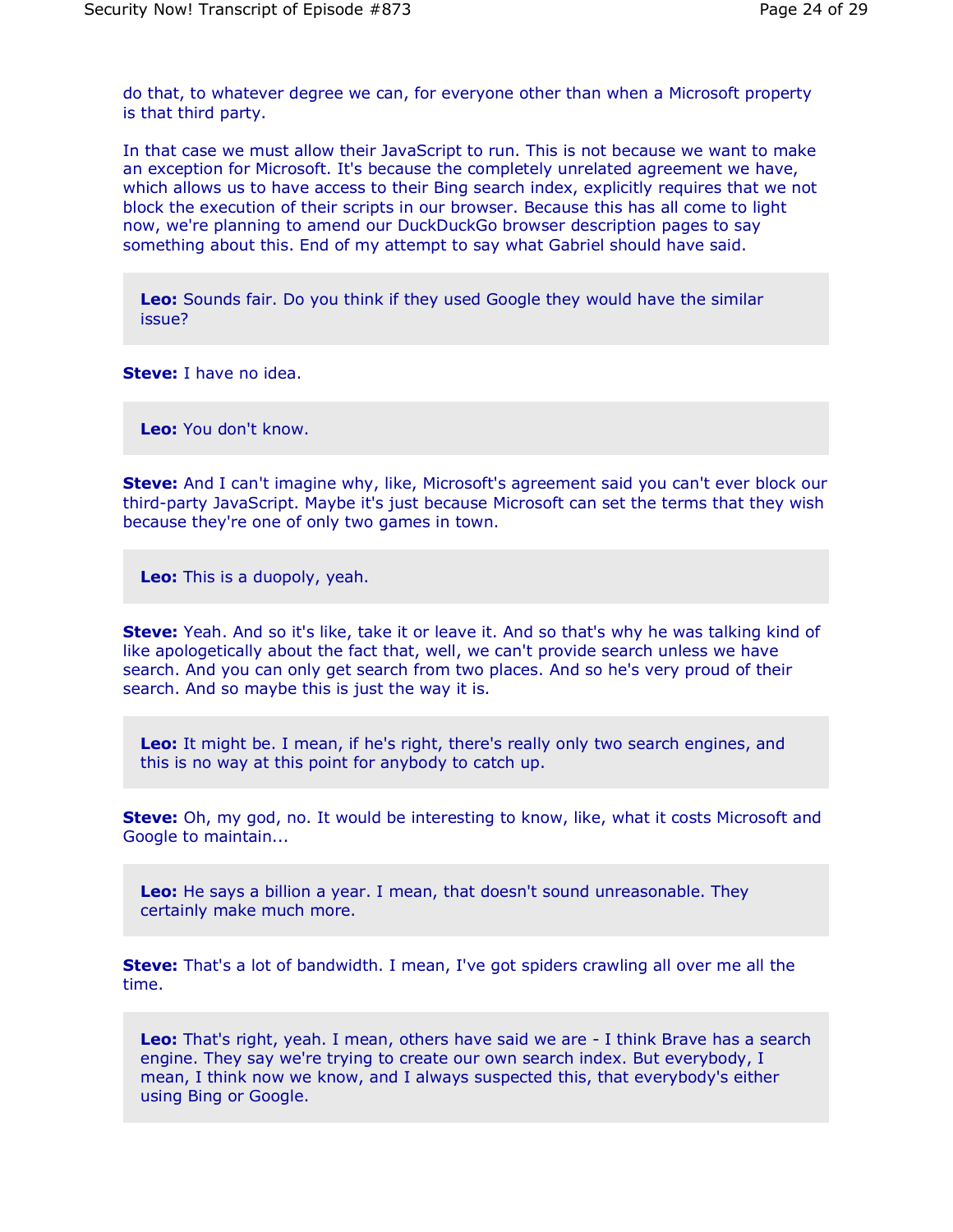**Steve:** Yeah. So I think their heart's in the right place. I don't think they would be making an exception to allow Microsoft's domains to run third-party scripts if their search index syndication contract did not require it. They're not happy about it either. On the other hand, they didn't disclose it. And that was the mistake that they made.

**Leo:** Well, they couldn't, apparently. They were enjoined from saying anything.

**Steve:** Oh, right. You're right. You're right.

**Leo:** Yeah.

**Steve:** You're right, there was...

**Leo:** Which really, I mean, this all reflects poorly on Microsoft, to be honest with you.

**Steve:** It's creepy. It's creepy.

**Leo:** Microsoft says you have to allow our trackers, and you can't tell anybody you're doing it.

**Steve:** Yeah.

**Leo:** And I have to imagine, although I don't know, and I hope the security researches are now looking, that any other so-called privacy protection browser...

**Steve:** Is offering what it claims.

**Leo:** Yeah. I mean, they must all be doing this. I imagine Google's got even more draconian terms. So I think that's the whole point of DuckDuckGo is, well, we're doing the best anybody can do, given the situation.

**Steve:** Right. Right.

**Leo:** Nobody's going to be able to do better.

**Steve:** And just put UBlock Origin on DuckDuckGo's browser, if you can. I don't know if you're able to run extensions on it.

**Leo:** Right. Oh, that's a good question, yeah.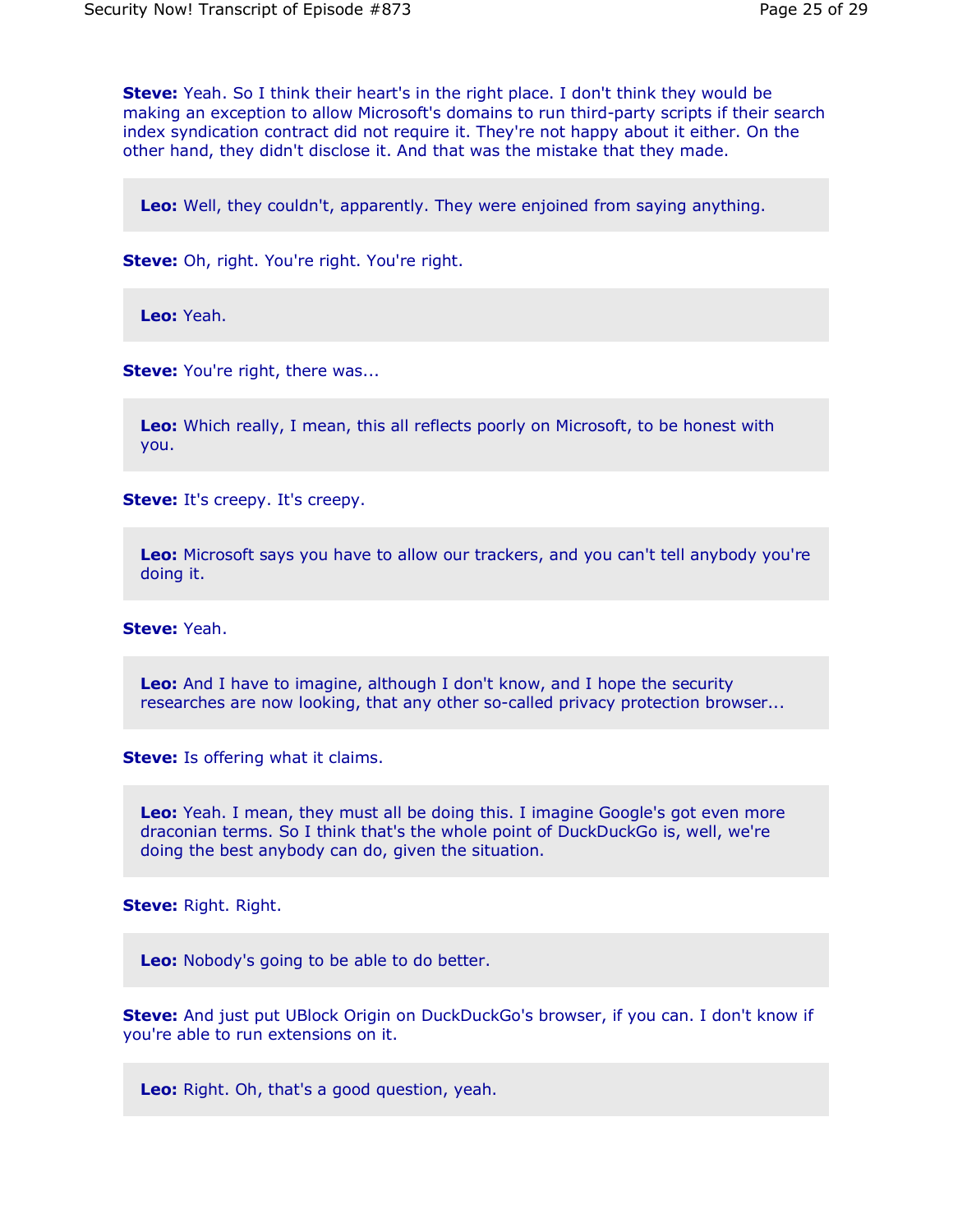# **Steve:** Yeah.

**Leo:** I mean, everybody said, when this came out, everybody said, oh, I'm going to use Startpage. But I'm pretty sure it's either Google or Bing. I think it's Google. They say we anonymize it. So my question is, maybe Google doesn't have such draconian terms. Maybe Google says, oh, go ahead, you can anonymize your search queries to us. I don't know. I presume people are working on that.

**Steve:** Certainly I would think they will now. And now our listeners know that DuckDuckGo is not DuckDuckGone unless this really upsets you, in which case, okay, good luck.

**Leo:** Right. But you're not going to be able to use any search engine, then.

### **Steve:** No.

**Leo:** No browser. Unless, well, that's again, there are some questions. Maybe Google is - maybe Google's, like, beneficent and says, oh, go ahead. Use our stuff. You don't have to...

**Steve:** And Microsoft was cheaper, and they...

**Leo:** Maybe, yeah.

**Steve:** Well, and they no doubt, I mean, we know that the DuckDuckGo search engine, the search service, predates the browser by many years.

**Leo:** Right. Right.

**Steve:** So they probably signed that thinking, hey, that's not a problem. We don't have any problem with being forced to run third-party JavaScript. We're not a browser. We're a service.

**Leo:** It's not going to be an issue, yeah.

**Steve:** Yes.

**Leo:** So really what...

**Steve:** And then it became one.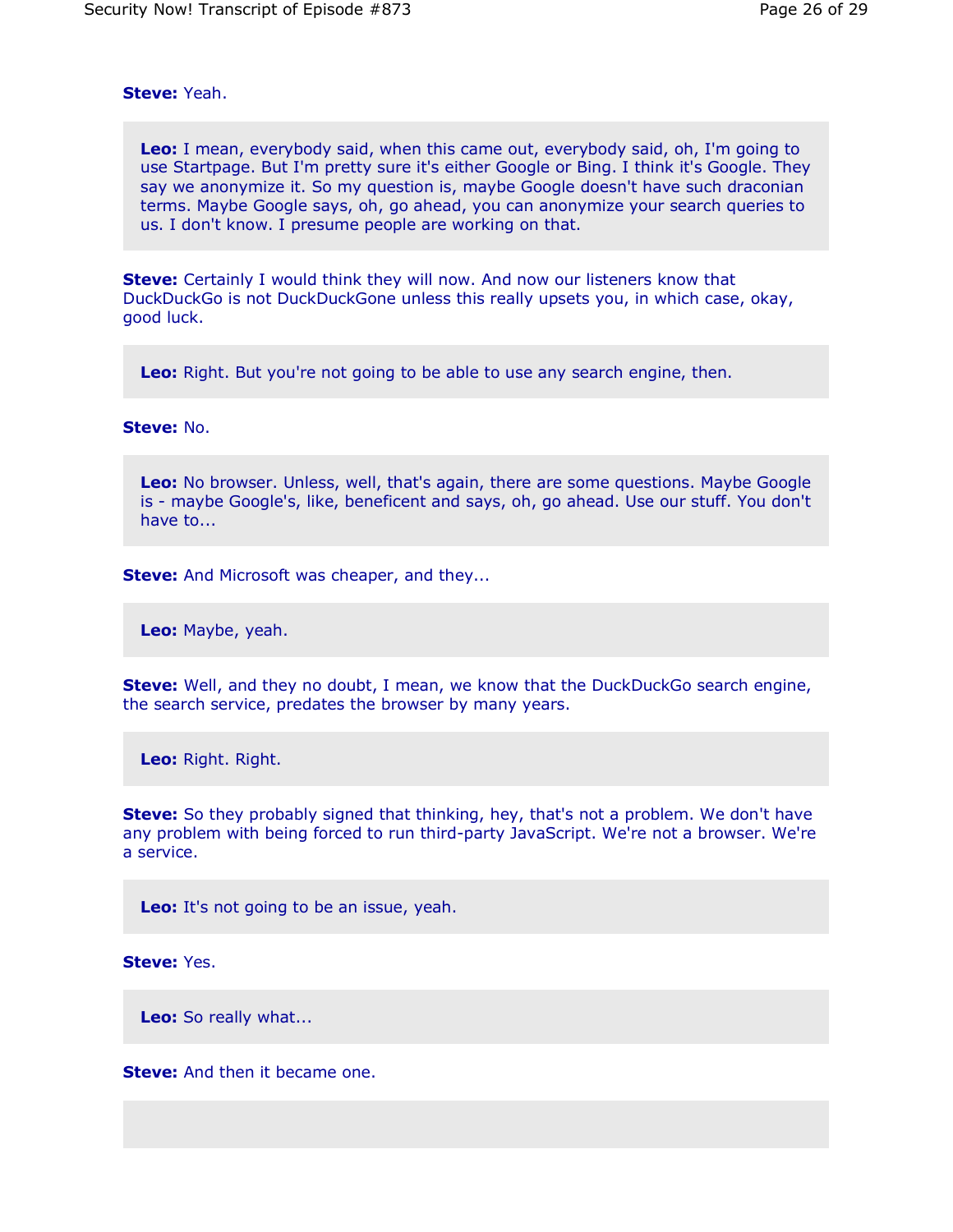**Leo:** What their mistake was releasing, and this just happened, a privacy browser, and implying that it's somehow protected.

#### **Steve:** Yeah. Yeah.

**Leo:** Okay. As always, Steve opens our eyes to the situation surrounding us. That's why you listen to this show. You can get copies of Security Now! for your friends and for you, share it around, please do, at GRC.com. Steve has a couple of unique versions, a 16Kb audio, the smallest audio version we have. He also has transcripts, text written by humans, not a computer. So it's very good. And then he also has a 64Kb audio version. All at GRC.com, that's Steve's website. It's where you'll find all the freebie stuff Steve does besides this show like ShieldsUP!. But it's also where you'll find his bread and butter, which is the world's finest mass storage maintenance and recovery utility, SpinRite. 6.0 is current. He's working hard on 6.1. As long as he doesn't forget what he did last weekend.

**Steve:** I'm writing it down before I do so I know what I wrote.

**Leo:** Document.

**Steve:** Wow.

**Leo:** You will, if you buy 6.0 now, get 6.1 when it comes out, and you can also participate in its development: GRC.com. He's on Twitter, @SGgrc. And that's where he tweets the show notes, but also where you can tweet him. His DMs are open, so if you want to leave a message, give him a hot tip, quibble, all of that, just @SGgrc on Twitter.

**Steve:** You know what you should do?

**Leo:** Uh-huh?

**Steve:** Go to GRC.com/dev/SpinRite.

**Leo:** Okay. Look at that. What is this?

**Steve:** So there are, if you scroll down a bit, there are, if you scroll down a bit, there are the most - toward the bottom there.

**Leo:** Oh my god, look at all this. This is like your clippings.

**Steve:** Well, those are, down there, a little bit lower, those are some of the most recent of the test EXEs along the way.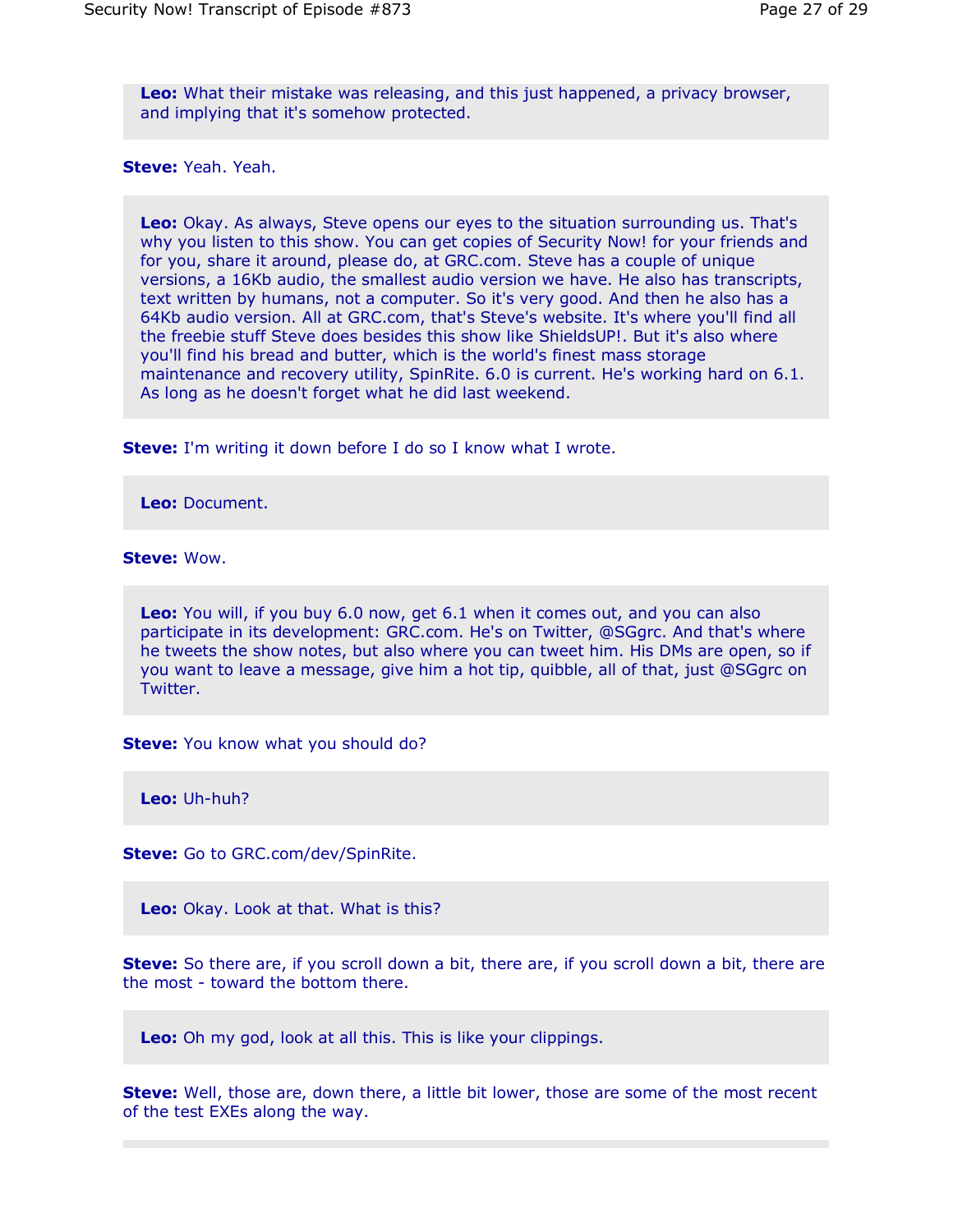**Leo:** Oh, look at that.

**Steve:** But go to, up higher, previous releases. Click on previous releases. This will give you some idea of these were all test releases that were developed.

**Leo:** Holy cow. Holy cow. That is a long list. AHCI, so all these AHCI drives.

**Steve:** Yeah.

**Leo:** Holy cow.

**Steve:** And then we get into the read speed work, the init disk work.

**Leo:** Oh, geez. Look at you.

**Steve:** I mean, this is like...

**Leo:** This is heavily tested. Good for you. This is how you should do it.

**Steve:** Yes, well...

**Leo:** And I love it that you put this online.

**Steve:** Yup. Well, that's the way all of our testers get it.

**Leo:** Right.

**Steve:** Because it's just right there.

**Leo:** Makes sense. Nice.

Well, there you have it. That's one of many wonderful things about GRC.com. It's kind of a rabbit hole you can't resist going down. Bring food and water because you'll be there for a while. We have 64Kb audio versions, of course, on our site. We also have video at TWiT.tv/sn. That's all available a couple hours after we finish the show. You can subscribe in a podcast player. That way you get it automatically, whenever it's ready, audio or video. Video versions are also at YouTube. There's a full YouTube channel devoted to this. Steve, have a wonderful week. If you want to watch us do it again next week, it's Wednesdays at...

**Steve:** Tuesdays.